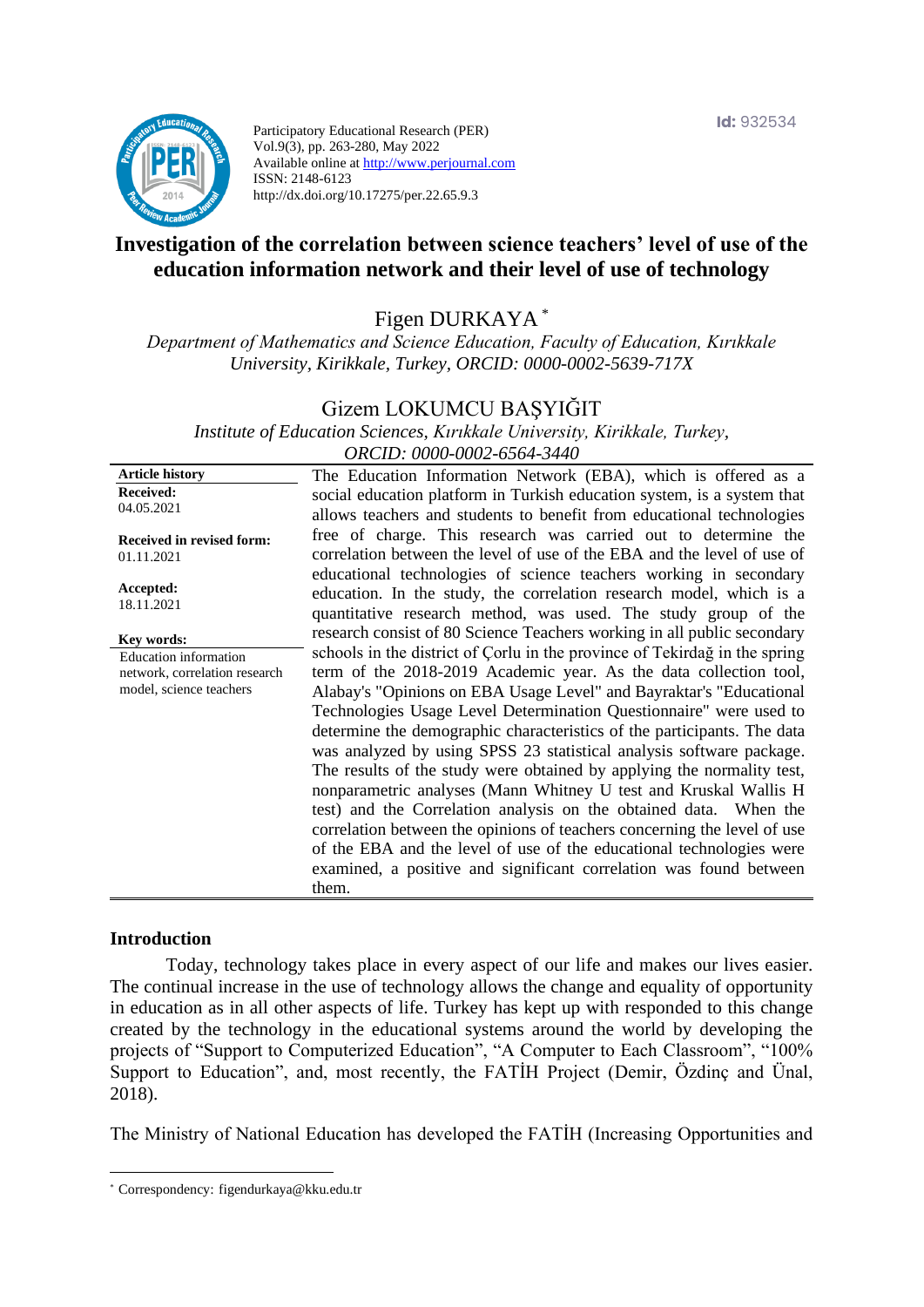Improving Technology Movement) Project involving the use of Computer Technology (CT) that aims to increase the use of technology at schools (Kuyubaşıoğlu and Kılıç, 2019). The FATİH Project has made it possible to use the technologies provided by internet access along with traditional learning methods. Within the context of providing and managing the educational e-content for the use of technology in classrooms in the educational system of Turkey, the EBA, an online social education platform offered free of charge to teachers and students, has been developed and presented by the General Directorate of Innovation and Educational Technologies. The primary purpose of the EBA is, as is the case for the FATİH Project, to continue to fulfill the principle of "Equality of Opportunity in Education" (Aktay and Keskin, 2016; Arkan and Kaya, 2018).

In this process, schools around Turkey became acquainted with the educational platform EBA and started to use technology in education. The use of technology in education has gained importance since it includes activities that are compatible with the theory of multiple intelligences, which is one of the learning approaches. It includes various senses into the learning-teaching activities. In addition, activities or experiments that cannot be done in learning environments due to various reasons have become easily accessible through technology (Saklan & Ünal, 2018). EBA includes contents such as news, videos, various images, audio videos, e-books, e-magazines, e-documents; contests, e-courses, distant learning and lifelong learning shares, and various courses compatible with the levels of primary and secondary education.

Introduction of the EBA, one of the educational technologies projects, has created a process of change both in the educational system of Turkey and in the teachers of the country. In this context, the success of educational technologies projects depends on the requirement for developing teachers' cognitive and affective features concerning the developing technology beyond the process of providing the technological devices and equipment (Demirarslan and Usluel, 2005). Thus, teachers need to improve the level of their use of technology to a reasonable level.

The EBA, which was put into practice by the Ministry of National Education through the FATİH Project in 2010, has been the subject of various studies since then. It has been determined that the studies in the literature have addressed the subject in terms of three distinct aspects. It has been found out that the studies on these subjects are about the role and functionality of the EBA in education, the opinions of teachers on the levels of use of the EBA platform, and the opinions of students on the EBA platform.

It has been suggested in the studies in the literature that have been conducted to investigate the role and functionality of the EBA in education, that the EBA is a source containing materials that are cheap, useful, and easily accessible by teachers and students in educational terms. In addition, when the content of the EBA has been examined, it has been found to have two ways of use in terms of functionality. The first of these two ways is that the teachers can teach the lesson by sharing the materials they have prepared in the classes opened based on their own initiative. As for the second way of use of the EBA, it has been stated that they can share the activities that are included in the content category of the EBA and are commonly accessible for teachers and students (Aktay and Keskin, 2016; Arkan and Kaya, 2018).

It has been determined that there is a great number of studies in the literature in which the opinions of teachers concerning the levels of the use of the EBA. The studies conducted concerning the EBA include the statements of teachers' expressing their opinions concerning

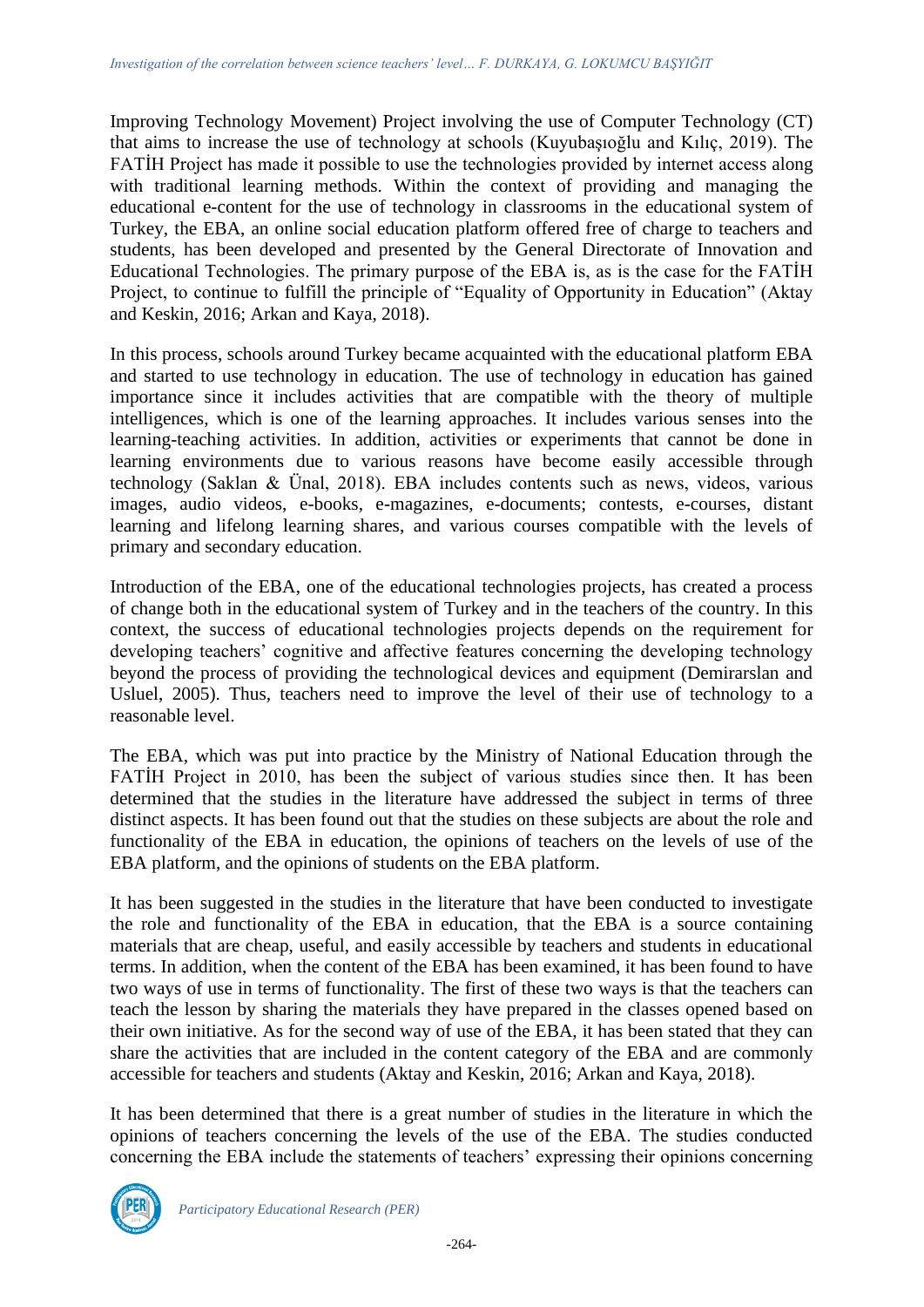the levels of the use of the EBA (Çakmak and Taşkıran, 2017; Fidan, Erbasan and Kolsuz, 2016; Güvendi, 2014; Kuyubaşıoğlu and Kılıç, 2019; Saklan and Ünal, 2018; Ünal and Hastürk, 2018; Tutar, 2015; Türker and Güven, 2016; Varışoğlu, 2019). However, few studies are observed in which only students' views on EBA are examined. In the studies conducted concerning that subject, the students' levels of use of the EBA portal and their opinions about the system were evaluated (Bertiz, 2017; Timur, Yılmaz and İşseven, 2017; Tüysüz and Çümen, 2016). Likewise, it has also been found out that some studies have been conducted to determine the students' purpose of using the EBA, their frequency of logging in the system, their opinions on the aspects of the system in need of being improved, and the benefits of the system in their eyes. In a study conducted by Durmuşçelebi and Temircan (2017) with a different approach, the objective was to determine the students' opinions concerning the educational materials and course contents in the EBA.

Studies addressing and investigating the opinions of both the teachers and the students in secondary education concerning the EBA have also been found in the literature. Demir, Özdinç and Ünal (2018) analyzed the statistics concerning the participation in schools based on the EBA in their study. By analyzing the statistics concerning the participation in the EBA portal, they evaluated the opinions about the EBA of the teachers and students using the portal the most. Kalemkuş (2016) conducted a study aimed at determining the opinions of teachers and students concerning the EBA and their purposes of use of the portal. Alabay and Taşdelen (2017) investigated the levels of use of the EBA and the opinions about the EBA in terms of the variables. Kapıdere and Çetinkaya (2017) investigated in their study the use of the mobile application of the EBA among teachers and students. Yirci and Bulduk (2018) conducted a study to determine teachers and students' opinions about the weaknesses and strengths of the EBA and its improvability.

In the literature, studies are found on the level of use of educational technologies by science teachers in lessons. In the study conducted by Akpınar, Aktamış and Ergin (2005), the opinions of students concerning the use of technology in Science lessons were taken, and the frequency by which the Science teachers use the devices and equipment of educational technology in their lessons was investigated. Demirhan (2012) investigated the self-efficacy perceptions of Science teachers concerning the information and communication techniques and their status in terms of using the technology in their lessons. In a number of studies conducted previously, the opinions of subject matter teachers concerning using teaching technologies in their classes (Türk, 2012) and the problems encountered by the subject matter teachers at primary education in their use of the information technologies have been evaluated (Gülcü et al., 2013).

It is seen that education in the world has been managed with e-learning platforms using information technologies in recent years. Following the trends and educational vision in the world, Turkey also aimed to improve its educational system by putting the EBA into practice and made a considerable amount of investment in its system. EBA, which can create a difference in education when used effectively and ensure social transformation with the results achieved, is an effective source for the Ministry of National Education (Arkan and Kaya, 2018). In this context, teachers in our education system need to be supported in order to improve their level of using technology. It was found out in the literature that there are significant number of studies investigating teachers' opinions concerning the level of use of the EBA. Likewise, it has also been determined that there are studies that have independently investigated the views on the status of teachers' use of technology in their lessons. However, there is no previous study analyzing the correlation between the level of use of the EBA and

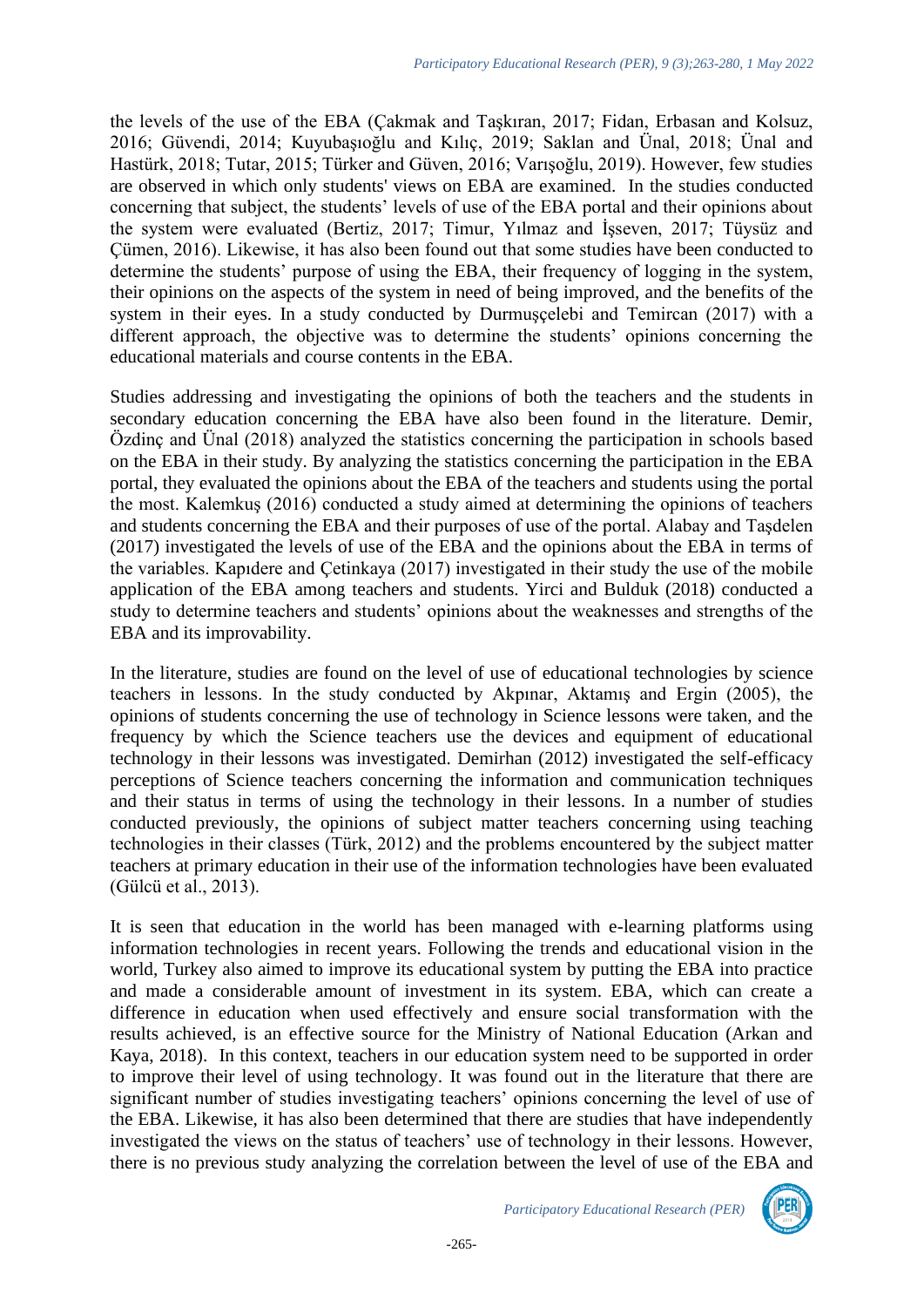the use of technology. In line with this information, the rationale of the research is to research the correlation between the level of Science Teachers' use of EBA and the level of technology use. To ensure the solution of the defined problem, the sub-problems listed below have been analyzed within the scope of the study. Within this scope, answers were sought for the following questions:

- Do the opinions of science teachers concerning the use of the EBA differ depending on their gender and duration of professional service?
- Do the science teachers' level of use of the educational technology differ depending on their gender and duration of professional service?
- Is there a correlation between the science teachers' level of use of the EBA and their level of use of the educational technologies?

## **Methodology**

#### *Model of the Study*

In the present study, which was conducted in order to determine the correlation between the level of use of the EBA by Science teachers and their level of use of the technology, the correlational research model was used. Definition and investigation of human behaviors is a rather complex process. The way of making this process a little bit more understandable can be possible by determining the correlations at a simpler level. In other words, the correlational research method is used to see the relationship between two or more variables, whether the variables affect each other. (Büyüköztürk, 2012).

#### *Target Population and Sample*

The study was conducted with 80 Science Teachers serving at the public middle schools affiliated with the Ministry of National Education and located in the district of Çorlu in the province of Tekirdağ in the Spring Term of the 2018-2019 academic year. The study used the random sampling method which is under the probability-based sampling methods, was used in the research. The random sampling method suggests that it is possible to select a sampling with a size that can represent the target group on a completely random basis (Yıldırım and Şimşek, 2016). Necessary permissions were obtained from the relevant institutions and persons due to ethical rules. The participants were given the guarantee that their names would not be revealed in the findings to be obtained from them and in the study itself, and that this information would be kept confidential. Concerning the quantitative data, the demographical characteristics of the teachers are given in Table 1.

|                                  |                     |    | $\%$ |  |
|----------------------------------|---------------------|----|------|--|
| Gender                           | Female              | 56 | 70   |  |
|                                  | Male                | 24 | 30   |  |
| <b>Educational Status</b>        | Bachelor's Degree   | 78 | 97.5 |  |
|                                  | Postgraduate Degree |    | 2.5  |  |
| Duration of Professional Service | 1-5 Years           | 15 | 18.8 |  |
|                                  | 6-10 Years          | 41 | 51.2 |  |
|                                  | $11-15$ Years       |    | 13.8 |  |
|                                  | 16-20 Years         | 12 | 15   |  |

Table 1. Demographical characteristics of teachers



*Participatory Educational Research (PER)*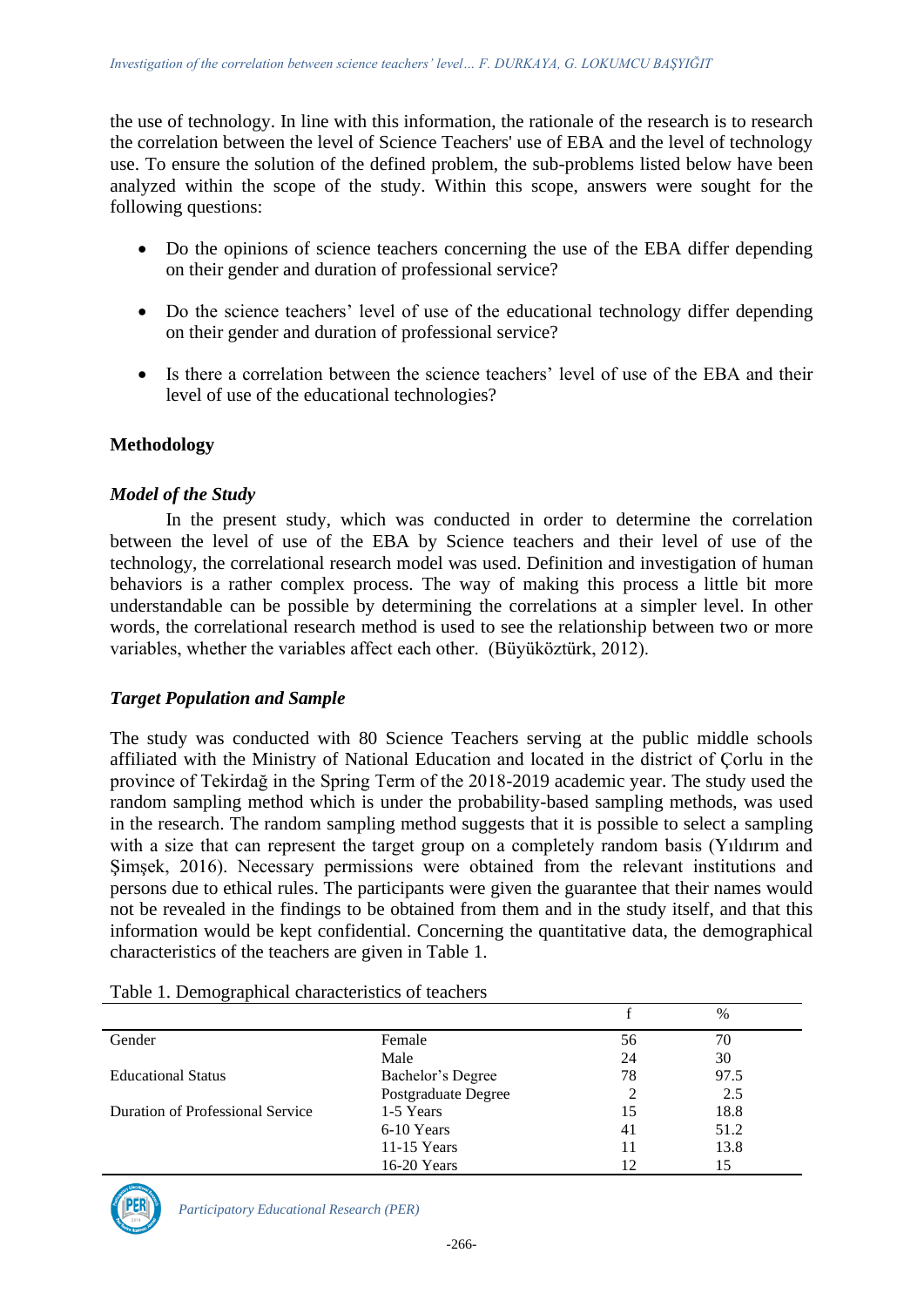| ┑.<br>. .<br>--<br>. . | $\cdot$ |
|------------------------|---------|
|                        |         |

It can be seen in Table 1 that 70% of the Science Teacher constituting the sample were female and 30% were male, 97.5% had a bachelors' degree and the duration of service in the profession was between 6 and 10 years for 51.2%.

#### *Data Collection Tools*

The data was obtained by using two scales in this study. The "Questionnaire for the Opinions concerning the Level of Use of the EBA" developed by Alabay (2017), and the "Questionnaire for Determining the Level of Use of the Educational Technologies" developed by Bayraktar (2015) were used in order to determine the Science Teachers' level of use of the EBA and the educational technologies.

The questionnaire used to determine the opinions of the Science Teachers concerning the level of use of the EBA comprised three dimensions, namely "the opinions concerning the EBA" (Item 11), "the level of use of the EBA" (Item 16), and "the Solution Offers concerning the Improvement of Education and Training by means of the EBA" (Item 11). In addition, the Questionnaire for the Opinions concerning the Level of Use of the EBA was composed of 38 items using a three-point Likert-type scale. The internal consistency coefficient for the reliability of the questionnaire applied to determine the opinions of Science Teachers concerning the use of the EBA (Cronbach Alpha) was found to be 0.955.

The questionnaire applied to determine the opinions of Science Teachers concerning the level of use of the Educational Technologies was composed of four dimensions, namely "the Technological Literacy" (19 items), "Integration of Technology into the Lessons" (9 items), "Social Ethics and Legal Provisions" (6 items) and "Communication" (4 items). The Questionnaire for the Opinions concerning the Level of Use of the Educational Technologies was composed of 38 items using a five-point Likert-type scale. Considering the reliability of the questionnaire used to determine their opinions on the level of educational technology use, the Cronbach Alpha internal consistency coefficient was found to be 0.909.

## *Data Analysis*

The data was analyzed by using SPSS 23 statistical analysis software package. Frequency (f), percentage (%), arithmetic mean (X) and standard deviation (SD) expressions were used in descriptive statistics. The results of the study were obtained by applying the normality test, nonparametric analyses (Mann Whitney U test and Kruskal Wallis H test) and the Correlation analysis on the obtained data. The level of significance was taken to be 0.05 at the present study.

In order to use parametric tests in the analysis of data in the research, the data should be normally distributed and homogeneous. The cases when the data is not normally distributed, non-parametric tests should be used. Büyüköztürk (2012) suggests the use of Kolmogorov-Smirnov test when the number of subjects is over 50 in the normality tests. Thus, the compliance of the data to the normal distribution was determined by means of the Kolmogorov-Smirnov test in this study. According to Kolmogorov-Smirnov test results, the p (Sig) value was p=.000. Thus, it can be said that the data did not have a normal distribution. Since the items of the scale did not have a normal distribution  $(p<0.05)$ , nonparametric tests were applied.

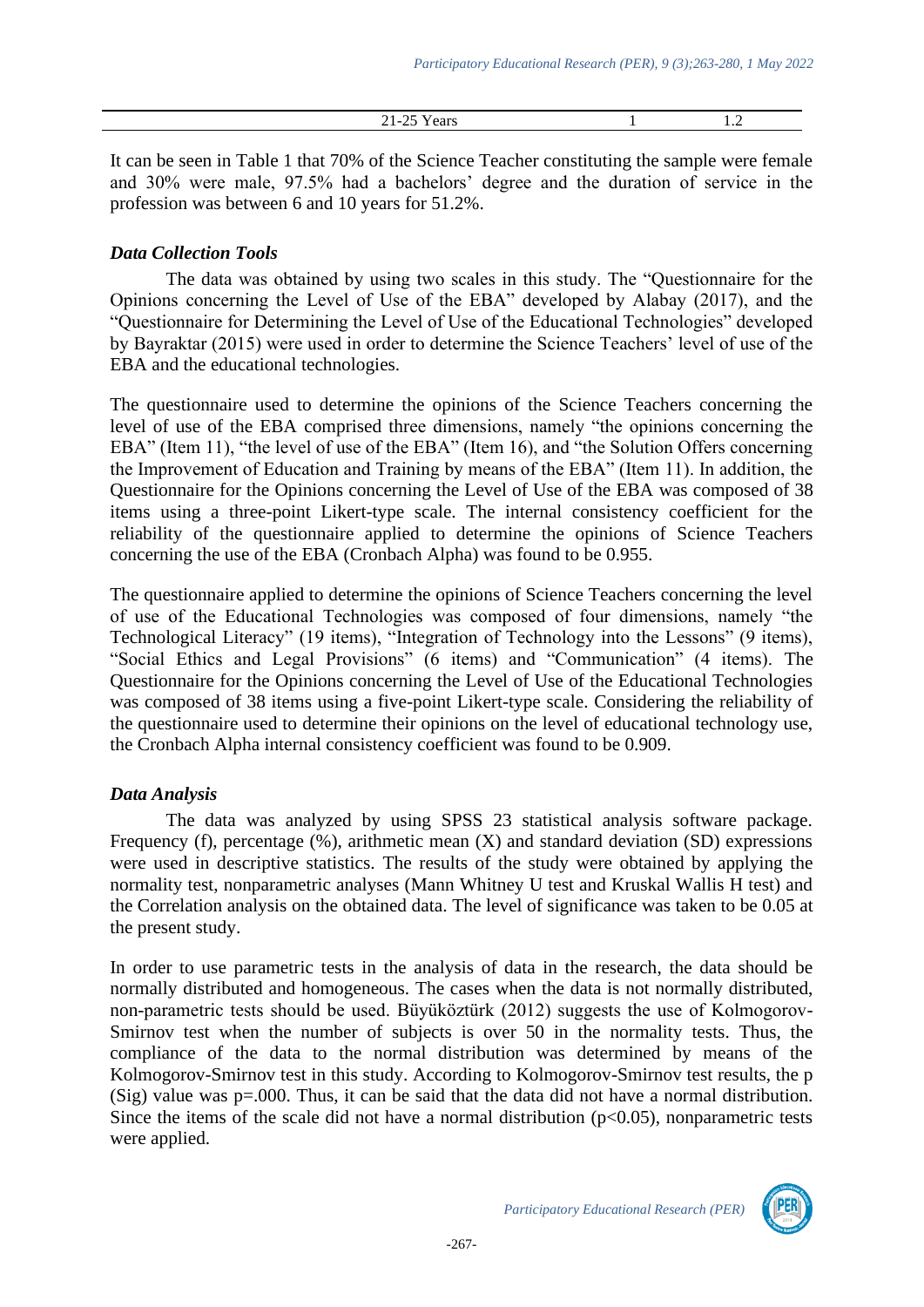#### **Findings**

The findings of the quantitative study conducted in order to determine the correlation between science teachers serving at the secondary education level use the EBA and their level of using the educational technologies will be presented in three sections.

#### *Findings about the Opinions of Science Teachers concerning the Level of Use of the EBA*

The descriptive statistical values concerning each item belonging to the 3 factors included in the questionnaire in order to determine the opinions of the teachers concerning the level of use of the EBA are given below. The first factor of the questionnaire is about "teachers' views on EBA", the second factor is "teachers' level of use of EBA" and the third factor is "teachers' solution suggestions for improvement in education and training with EBA". Firstly, the mean and standard deviation values of the statements concerning the opinions of the science teachers about the EBA are given in the Table 2.

Table 2. The mean and standard deviation values of the expressions concerning the opinions of science teachers about the EBA

| <b>Expressions concerning the Opinions about the EBA</b>                                           | X    | <b>SD</b> |
|----------------------------------------------------------------------------------------------------|------|-----------|
| EBA is a new course material of teachers.                                                          | 2.40 | 0.60      |
| With EBA, lessons are more fun.                                                                    | 2.42 | 0.68      |
| Use of the EBA increases the interest in lessons.                                                  | 2.52 | 0.71      |
| Thanks to the EBA, I can hold the attention of my students for a long time.                        | 2.17 | 0.70      |
| The school management does not provide the required support concerning the<br>use of EBA.          | 1.70 | 0.83      |
| When I use the EBA, participation in the lessons increases compared to the<br>traditional methods. | 2.47 | 0.69      |
| EBA makes it easier to learn.                                                                      | 2.56 | 0.63      |
| Thanks to the EBA, I have an easy access to information.                                           | 2.47 | 0.57      |
| In the EBA, I can find answers to my needs concerning the content.                                 | 2.22 | 0.61      |
| It takes too much time for me to access to the content I seek in the EBA.                          | 1.76 | 0.83      |
| It is beneficial that visual and audio materials can be found together in the<br>EBA.              | 2.68 | 0.56      |

When the mean values of the expressions concerning the opinions of the participating science teachers concerning the EBA were examined in the Table 2, it can be seen that the highest number of replies they gave to the item of "It is beneficial that visual and audio materials can be found together in the EBA" were within the interval of "Necessary". The lowest number of replies given to the item of "The school management does not provide the required support concerning the use of EBA" were within the interval of "Useful but insufficient". Secondly, the mean and standard deviation values concerning the opinions of the science teachers concerning the level of use of the EBA are given in the Table 3.

Table 3. The mean and standard deviation values concerning the level of use of the EBA by teachers

| Expressions concerning the level of use of the EBA                    |      | SD   |  |
|-----------------------------------------------------------------------|------|------|--|
| I use visual and audio materials in the EBA.                          | 2.63 | 0.64 |  |
| I examine the written sources such as magazines and books in the EBA. | 2.35 | 0.76 |  |
| I use video / animation materials in the EBA.                         | 2.60 | 0.64 |  |
| I use simulation applications in the EBA.                             | 2.51 | 0.72 |  |
| I use the test questions in the EBA.                                  | 2.50 | 0.69 |  |
| I follow the news about current events in the EBA.                    | 2.12 | 0.81 |  |



*Participatory Educational Research (PER)*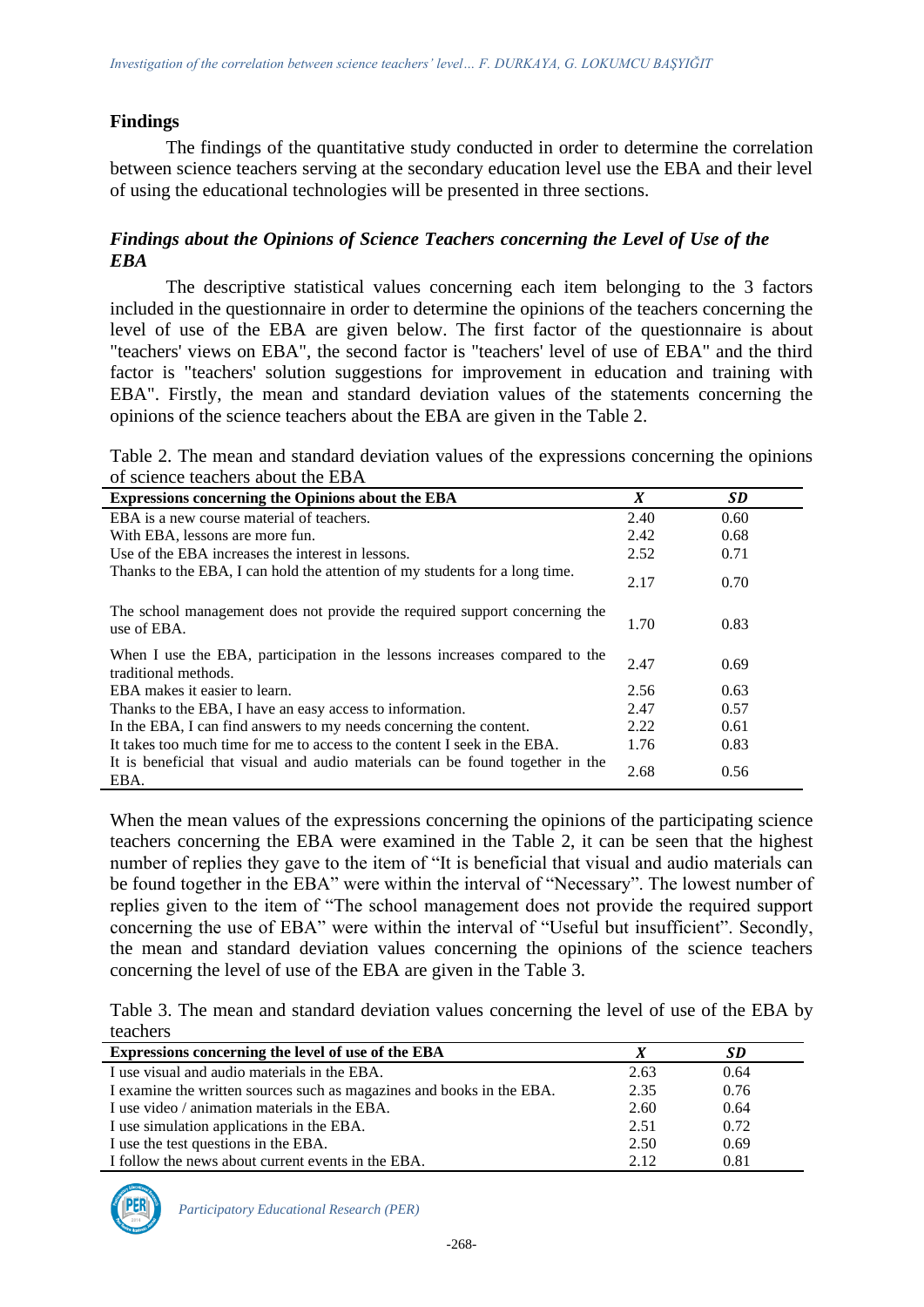| I share the videos I have recorded on the EBA.                         | 1.70 | 0.80 |
|------------------------------------------------------------------------|------|------|
| I play educative game applications on the EBA.                         | 2.28 | 0.79 |
| I use experiment applications in the EBA.                              | 2.52 | 0.69 |
| I can easily use the blog pages about the subjects I am interested in. | 2.08 | 0.78 |
| I want my students to search projects in the EBA.                      | 2.17 | 0.77 |
| I exchange information on the EBA social network structure.            | 1.92 | 0.80 |
| I share the activities I prepare on the EBA.                           | 1.77 | 0.77 |
| I can download course materials from the EBA and make changes in it.   | 2.35 | 0.69 |
| I can develop contents for my lessons in the EBA.                      | 1.98 | 0.77 |
| I encourage students to use the EBA.                                   | 2.58 | 0.60 |

As can be seen in the Table 3, it was found out when the mean and standard deviation values concerning the level of use of the EBA by the science teachers were examined that the highest number of replies given to the item of "I use visual and audio materials in the EBA" were within the interval of "Necessary". The lowest number of replies given to the item of "I share the videos I have recorded in the EBA" were within the interval of "Useful but insufficient". Lastly, the mean and standard deviation values concerning the solution offers of the teachers concerning the improvement of the education carried out by means of the EBA are given in the Table 4.

Table 4. The mean and standard deviation values concerning the solution offers about the improvement of the education carried out by means of the EBA

| $\mathbf{u}_{\mathbf{p}}, \mathbf{v}$ , where $\mathbf{v}$ are a constant $\mathbf{v}$ and $\mathbf{v}$ are $\mathbf{v}$ and $\mathbf{v}$ and $\mathbf{v}$ |      |      |
|------------------------------------------------------------------------------------------------------------------------------------------------------------|------|------|
| Expressions concerning the Solution Offers about the Improvement of the                                                                                    | X    | SD   |
| Education carried out by means of the EBA                                                                                                                  |      |      |
| I think EBA can contribute positively to the solution of the problems related to                                                                           | 2.62 | 0.55 |
| education.                                                                                                                                                 |      |      |
| I believe EBA will contribute to the improvement and quality of education.                                                                                 | 2.60 | 0.60 |
| I believe that EBA will be a solution for the information pollution on the                                                                                 | 2.43 | 0.67 |
| Internet.                                                                                                                                                  |      |      |
| I think EBA has contributed to the quality of the education program.                                                                                       | 2.48 | 0.63 |
| I think the EBA will use the technology as a means rather than an end.                                                                                     | 2.57 | 0.59 |
| I think EBA will decrease my workload.                                                                                                                     | 2.28 | 0.71 |
| I think EBA has a positive effect on the motivation of teachers.                                                                                           | 2.46 | 0.71 |
| I think EBA gathers all teachers at a common ground and gives the education a                                                                              | 2.42 | 0.65 |
| direction based on cooperation.                                                                                                                            |      |      |
| I think EBA suitable for students having different learning styles (verbal,                                                                                | 2.61 | 0.60 |
| numerical, visual, social, individual, and audio).                                                                                                         |      |      |
| I think EBA should be used in the curriculum.                                                                                                              | 2.51 | 0.67 |
| The teachers should be given in-service training on how to use the EBA more                                                                                | 2.38 | 0.80 |
| efficiently in education.                                                                                                                                  |      |      |

When the means of the opinions of the participating teachers concerning the improvement of education by means of the EBA were examined, it was seen that the highest number of replies given to the item of "I think it can contribute positively to the solution of the problems related to education" were within the interval of "Necessary". The lowest number of replies given to the item of "I think the EBA will decrease my workload" were within the interval of "Useful but insufficient". Since the data does not display a normal distribution in the present study, it is necessary to use the Mann-Whitney U test and the Kruskal-Wallis test.

Table 5. The Mann-Whitney U test of the scale for the opinions concerning the level of use of the EBA by gender

|                                         | Gender |    | Mean<br>Rank | Total<br>Rank |  |
|-----------------------------------------|--------|----|--------------|---------------|--|
| Mean of the opinions concerning the EBA | Female | 56 | 40.44        | 2,264.50      |  |

-269-

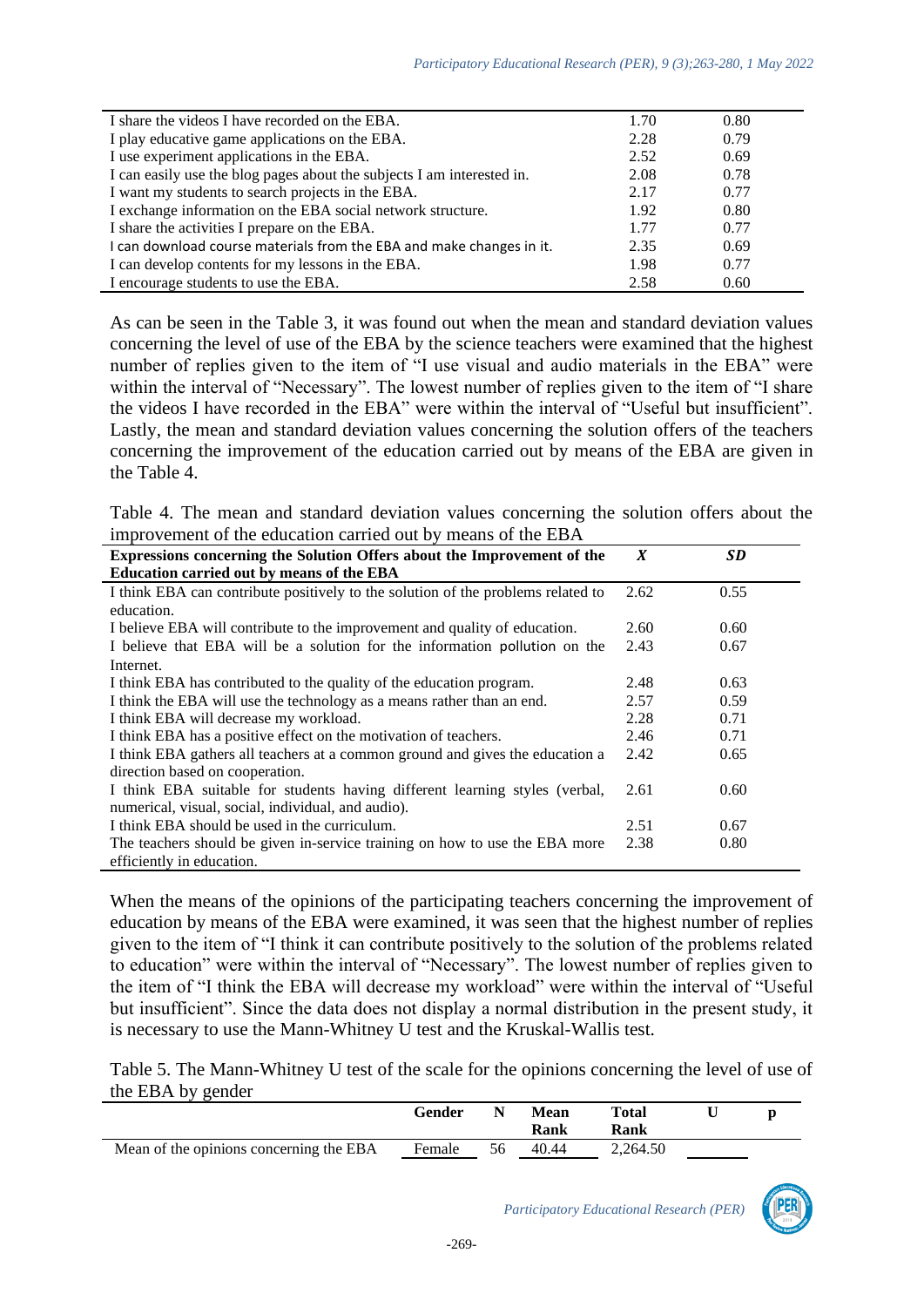|                                            | Male   | 24 | 40.65 | 975.50   | 668.5 | 0.97 |
|--------------------------------------------|--------|----|-------|----------|-------|------|
| Mean of the level of use of the EBA        | Female | 56 | 40.61 | 2.274.00 |       |      |
|                                            | Male   | 24 | 40.25 | 966.00   | 666.0 | 0.95 |
| Mean of the solution offers concerning the | Female | 56 | 40.36 | 2,260.00 |       |      |
| improvement of education by means of the   | Male   | 24 | 40.83 | 980.00   | 664.0 | 0.93 |
| EBA                                        |        |    |       |          |       |      |

Mann-Whitney U test was conducted to determine whether the mean of science teachers' views on EBA differs significantly according to gender in the study. It can be seen in Table 5, there is no significant gender-based difference among Science Teachers in terms of "the means of their opinions of on the EBA", "the means of their use of the EBA" and "the means of their suggestions concerning the improvement of training-education through the EBA". To sum up, the scale of opinions concerning the use of the EBA do not differ significantly depending on the gender.

Table 6. The Kruskal Wallis test results according to the professional service year variable of the scale of opinions on the level of use of EBA

|                                            | <b>Duration</b><br>of<br><b>Professional</b><br><b>Service</b> | N  | <b>Mean Rank</b> | p        | $\mathbf{K}^2$ |
|--------------------------------------------|----------------------------------------------------------------|----|------------------|----------|----------------|
| Mean of the opinions concerning the EBA    | $1-5$ years                                                    | 15 | 26.60            |          |                |
|                                            | $6-10$ years                                                   | 41 | 42.43            |          |                |
|                                            | $11-15$ years                                                  | 11 | 40.50            | 0.074    | 8.520          |
|                                            | $16-20$ years                                                  | 12 | 51.63            |          |                |
| Mean of the levels of use of the EBA       | $1-5$ years                                                    | 15 | 29.20            |          |                |
|                                            | $6-10$ years                                                   | 41 | 38.68            |          |                |
|                                            | $11-15$ years                                                  | 11 | 42.77            | $0.022*$ | 11.444         |
|                                            | $16-20$ years                                                  | 12 | 58.88            |          |                |
| Mean of the solution offers concerning the | $1-5$ years                                                    | 15 | 31.53            |          |                |
| improvement of the education and training  | $6-10$ years                                                   | 41 | 42.22            |          |                |
| by means of the EBA                        | $11-15$ years                                                  | 11 | 39.82            |          |                |
|                                            | $16-20$ years                                                  | 12 | 46.54            | 0.506    | 3.320          |

Kruskal Wallis test was conducted in the study to determine whether the views of science teachers about the level of use of EBA show a significant difference according to years of professional service. It can be seen when Table 6 was examined that there is no significant difference among Science Teachers in terms of the means of their opinions on the EBA and the means of their opinions on the level of use of the EBA depending on their duration of service. It can be seen that there is a significant difference among Science Teachers only in terms of their level of use of the EBA depending on their duration of service  $(p=0.022;$ p<0.05). Accordingly, the level of use of the EBA is the highest among the Science Teachers with duration of service in the profession between 16 and 20 years. The findings suggest that there is a positive linear correlation between the level of use of the EBA and the duration of service in the profession.

### *Findings Concerning the Opinions of the Science Teachers about the Level of Use of the Educational Technologies*

In the research, the relevant descriptive statistics values of each item belonging to the 4 factors in the questionnaire are given below in order to determine the opinions of teachers about the level of use of educational technologies. In the questionnaire, the first factor is classified as "Technology literacy", the second one is "Technology integration into the

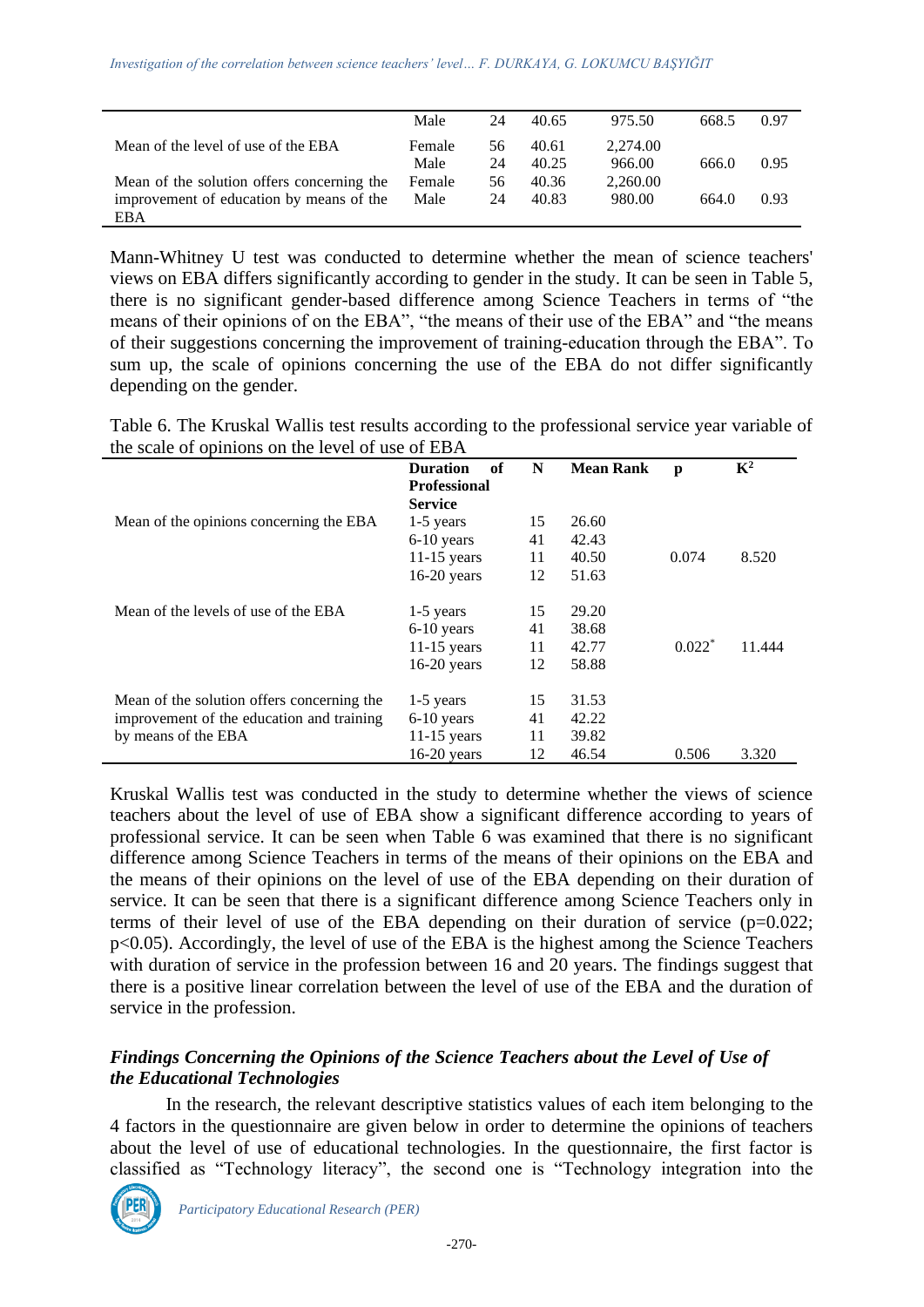course", the third one is "Social ethics and legal provisions" and the fourth one is "Communication". First, the mean and standard deviation values of the statements of science teachers about technology literacy and educational technology usage levels of science teachers are given in Table 7.

Table 7. The mean and standard deviation values of the statements of the teachers concerning the technological literacy

| <b>Statements concerning the Technological Literacy</b>                                | X    | SD   |
|----------------------------------------------------------------------------------------|------|------|
| I can set up an operating system again.                                                | 2.36 | 1.55 |
| I store my data on the Internet (google drive, Dropbox, e-mail, etc.)                  | 3.62 | 1.41 |
| I can make modifications such as resolution and size on a picture.                     | 3.77 | 1.38 |
| I can format usb flash drives.                                                         | 3.92 | 1.32 |
| I can carry out conversions between file formats (mp3-wav, avi-mpeg, bmp-jpg etc.).    | 3.76 | 1.30 |
| I can perform video chats over the Internet.                                           | 4.10 | 1.34 |
| I can prepare a presentation by using multimedia materials.                            | 4.78 | 5.79 |
| I can prepare a video by using multimedia materials (sound, pictures, texts, etc.)     | 3.76 | 1.44 |
| I can perform the advanced settings concerning the volume control.                     | 3.56 | 1.38 |
| I can effectively use an antivirus program.                                            | 3.77 | 1.54 |
| I can build an internet site by using free templates.                                  | 2.77 | 2.67 |
| I can set up the software by downloading it from the Internet or from a CD.            | 3.46 | 1.34 |
| I can share files through wireless networks (wireless, Bluetooth, infrared, etc.).     | 4.42 | 1.08 |
| I can create passwords against the threats that may come through the wireless network. | 3.61 | 1.37 |
| I can install applications in mobile devices.                                          | 4.38 | 1.11 |
| I can carry out the display unit settings of the computer.                             | 4.05 | 3.66 |
| I know the difference between the file sizes and the storage units.                    | 4.02 | 1.21 |
| I know about the frequently used file formats (pdf, doc, exe, ppt, xls).               | 4.31 | 1.03 |
| I can easily adapt to the technologies I encounter for the first time.                 | 3.97 | 1.19 |

According to results on the means of the expressions concerning the opinions of the participating science teachers about the technological literacy, the highest number of answers given to the item of "I can prepare a presentation by using multimedia elements" were within the interval of "Strongly Agree". It was determined that they gave the lowest answer corresponding to "Strongly Disagree" range to the item "I will reinstall an operating system". Secondly, the mean and standard deviation values of the expressions concerning the opinions of the science teachers about the integration of technology into the lessons are given in the Table 8.

Table 8. Mean and standard deviation values of the statements of the teachers concerning the integration of technology into the lessons

| Statements concerning the Integration of Technology into the Lessons                        | X    | SD   |
|---------------------------------------------------------------------------------------------|------|------|
| I design materials that support the student-centered activities.                            | 3.86 | 0.97 |
| I know there is a need to make preparations before using the technology in lessons.         |      |      |
| I select and use different technologies for obtaining different gains.                      | 4.00 | 1.06 |
| I come up with alternative solutions for the problems that I may encounter while using the  |      | 1.04 |
| technology in my lessons.                                                                   |      |      |
| I download teaching materials from the Internet and modify them.                            | 4.00 | 1.16 |
| I can set up package educational software (animation, simulation, package trainer, etc.) to |      | 1.15 |
| my computer and use them.                                                                   |      |      |
| I make use of technology in order to support the individual learning of the students.       | 4.18 | 1.08 |
| While designing materials, I act in accordance with the teaching design principles.         | 4.00 | 1.06 |
| I follow the web sites that can contribute to my professional development.                  | 4.25 | 1.00 |

As can be seen in the Table 8, it was found out when the mean and standard deviation values

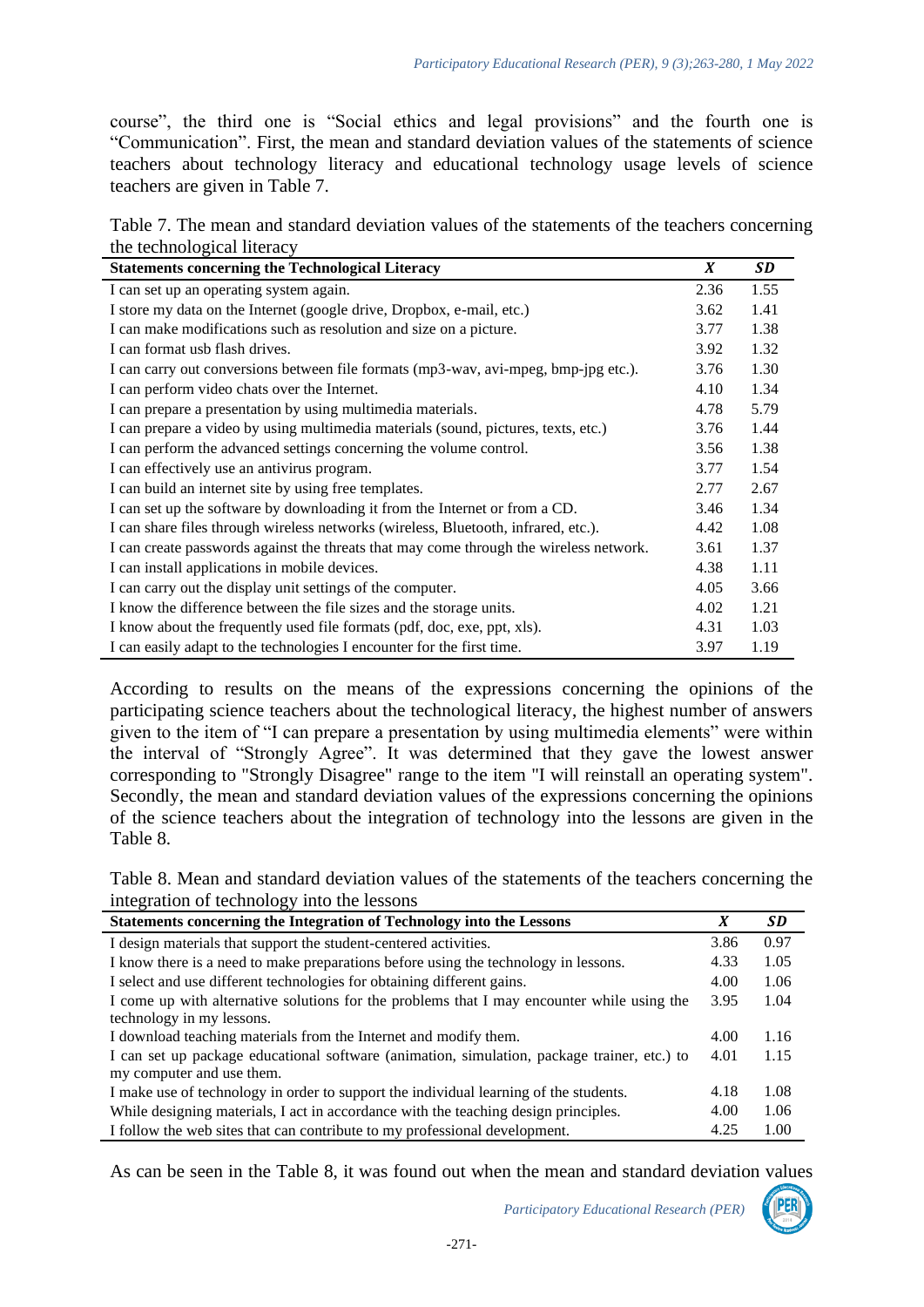of the statements concerning the opinions of the science teachers about the integration of the technology into the lessons were examined that the highest number of replies given to the item of "I know there is a need to make preparations before using the technology in lessons" were within the interval of "Strongly Agree". It was also seen that the lowest number of replies given to the item of "I design materials that support the student-centered activities" were within the interval of "Agree". Thirdly, the mean and standard deviation values of the statements concerning the opinions of the science teachers about the social ethics and legal provisions are given in the Table 9.

Table 9. Mean and standard deviation values of the statements of the teachers concerning the social ethics and legal provisions

| The Statements concerning the Social Ethics and Legal Provisions                             |      | SD   |
|----------------------------------------------------------------------------------------------|------|------|
| I do not accept the accuracy of every information on the internet, but rather I question it. | 4.38 | 1.04 |
| I know that I must state the source of the information I use.                                | 4.42 | 0.97 |
| I act in accordance with the legal responsibilities concerning the copyrights.               | 4.22 | 1.04 |
| I am careful in sharing personal information and its confidentiality.                        | 4.53 | 0.91 |
| I am aware of the responsibilities that my shares in social settings lay on me.              | 4.47 | 0.95 |
| I know and be cautious about cyber-crimes.                                                   | 4.56 | 0.85 |

As can be seen in the Table 9, it was found out when the means of the expressions concerning the opinions of the science teachers about the social ethics and legal provisions were examined that the highest number of replies given to the item of "I know about and observe cyber-crimes" were within the interval of "Strongly Agree". It was also seen that the participant agreed at a high level with the other five items as well. Lastly, the mean and standard deviation values of the statements concerning the opinions of the science teachers about communication are given in the Table 10.

Table 10. Mean and standard deviation values of the statements of the teachers concerning the communication

| <b>Statements concerning Communication</b>                                          |      |      |
|-------------------------------------------------------------------------------------|------|------|
| I can prepare online examinations and apply them to my students.                    | 2.73 | 1.43 |
| I use online systems to establish mass communication with the parents and students. | 3.03 | 1.55 |
| I guide students in the active use of e-mail groups.                                | 3.07 | 149  |
| I share educational materials with my students over the social networks.            | 2.97 | 155  |

When the means of the expressions concerning the opinions of the science teachers about communication are checked in Table 10, they seemed to give the replies falling in the interval of "Undecided" to all items. The Mann-Whitney U test was conducted to determine whether the opinions of the science teachers on the level of use of the educational technology significantly differed depending on their gender.

Table 11. The Mann-Whitney U test of the level of use of the educational technologies by the teachers

|                                                             | Gender         | N        | <b>Mean</b><br>Rank | <b>Total</b><br><b>Ranks</b> | U      | р        |
|-------------------------------------------------------------|----------------|----------|---------------------|------------------------------|--------|----------|
| <b>Technological Literacy</b>                               | Female<br>Male | 56<br>24 | 35.20<br>52.88      | 1,971.00<br>1.269.00         | 375.00 | $0.002*$ |
| of<br><b>Technology</b><br>Integration<br>into the Lessons  | Female<br>Male | 56<br>24 | 37.04<br>48.56      | 2,074.50<br>1,165.50         | 478.50 | $0.042*$ |
| <b>Social</b><br><b>Ethics</b><br>and<br>Legal<br>tducation | Female         | 56       | 41.37               | 2,316.50                     |        |          |



*Participatory Educational Research (PER)*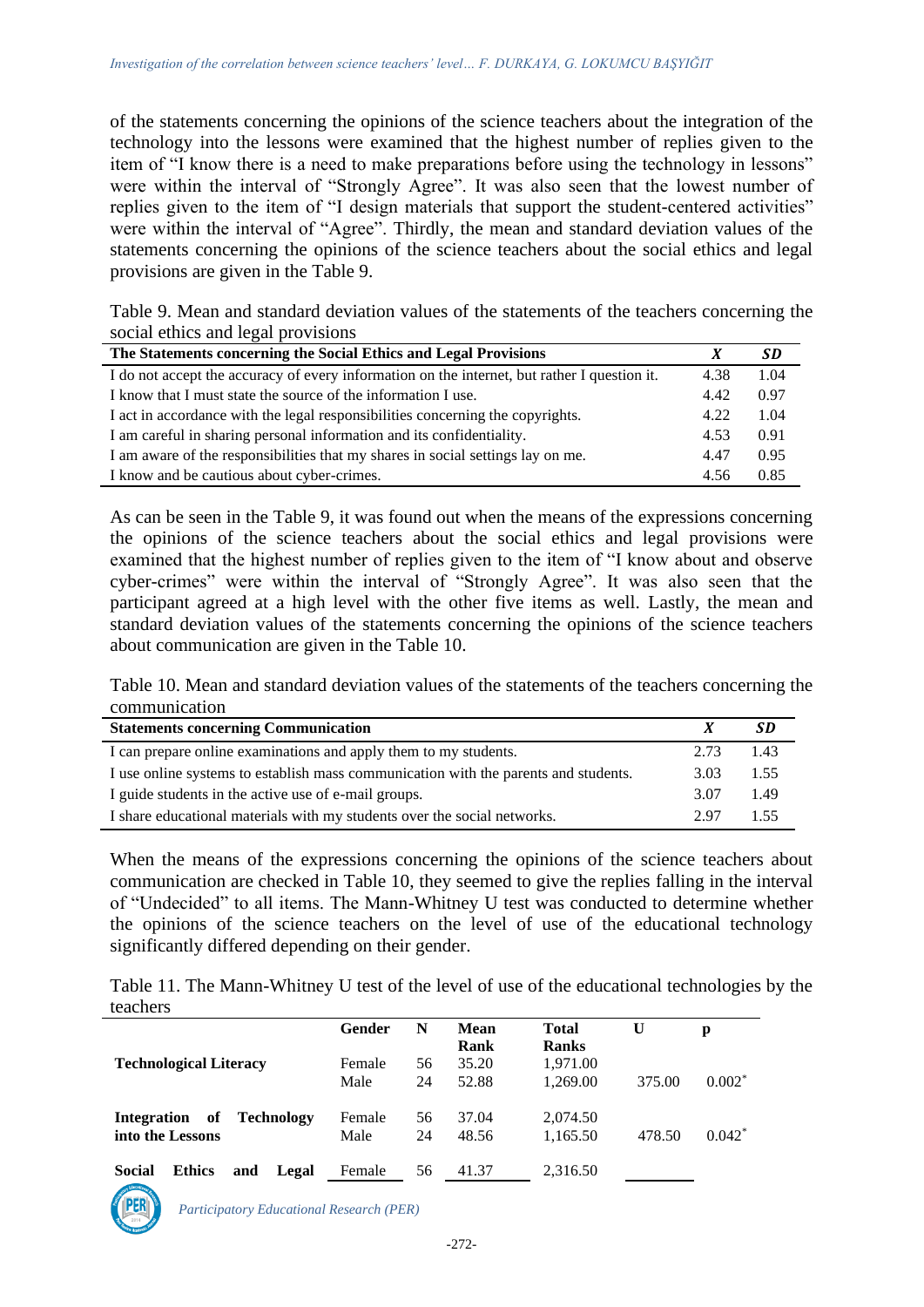| <b>Provisions</b>    | Male           | 24       | 38.48          | 923.0                | 623.50 | 0.598 |
|----------------------|----------------|----------|----------------|----------------------|--------|-------|
| <b>Communication</b> | Female<br>Male | 56<br>24 | 38.54<br>45.08 | 2,158.00<br>1.082.00 | 562.00 | 0.247 |

As can be seen in Table 11, according to Mann-Whitney U test results, there is a significant difference among Science Teachers in terms of their opinions about "Technological Literacy" and "Integration of Technology into the Lessons" depending on their gender (both  $p<0,05$ ). When the mean rank is taken into consideration, it is understood that the educational technology usage levels of males are higher than females according to their views on "Technology literacy" and "Technology Integration into Lessons". As is shown in Table 11, there is no significant difference among the Science Teachers in terms of their opinions about "Social Ethics and Legal Provisions" and "Communication" depending on their genders. Thus, it can be said that the opinions of the science teachers concerning "Social Ethics and Legal Provisions" and "Communication" are independent of their gender. In the present study, the Kruskal Wallis test was conducted in order to determine whether the opinions of the science teachers concerning the level of use of the educational technologies differed significantly depending on the duration of professional service.

|  |                                                              |  |  |  |  |  | Table 12. Kruskal-Wallis test of the level of use of the educational technologies by the |  |
|--|--------------------------------------------------------------|--|--|--|--|--|------------------------------------------------------------------------------------------|--|
|  | teachers depending on their duration of professional service |  |  |  |  |  |                                                                                          |  |

|                                    | <b>Duration</b><br>of Professional<br><b>Service</b> | N  | <b>Mean</b><br>Rank | p        | $\mathbf{K}^2$ |
|------------------------------------|------------------------------------------------------|----|---------------------|----------|----------------|
| <b>Technological Literacy</b>      | 1-5 years                                            | 15 | 37.03               |          |                |
|                                    | $6-10$ years                                         | 41 | 47.40               |          |                |
|                                    | $11-15$ years                                        | 11 | 42.50               | $0.010*$ | 13.186         |
|                                    | $16-20$ years                                        | 12 | 20.79               |          |                |
| Integration of technology into the | $1-5$ years                                          | 15 | 42.37               |          |                |
| lessons                            | $6-10$ years                                         | 41 | 46.17               |          |                |
|                                    | $11-15$ years                                        | 11 | 44.32               | $0.003*$ | 15.967         |
|                                    | $16-20$ years                                        | 12 | 17.04               |          |                |
| Social ethics and Legal Provisions | $1-5$ years                                          | 15 | 40.13               |          |                |
|                                    | $6-10$ years                                         | 41 | 43.50               |          |                |
|                                    | $11-15$ years                                        | 11 | 36.77               | 0.426    | 3.856          |
|                                    | $16-20$ years                                        | 12 | 32.13               |          |                |
| Communication                      | $1-5$ years                                          | 15 | 35.80               |          |                |
|                                    | $6-10$ years                                         | 41 | 46.90               |          |                |
|                                    | $11-15$ years                                        | 11 | 38.41               | 0.090    | 8.040          |
|                                    | $16-20$ years                                        | 12 | 28.13               |          |                |

Based on the results of the Kruskal-Wallis Test conducted in order to determine whether the level of use of the educational technologies by the science teachers significantly differ depending on the variable of the duration of professional service, it was found out that both the technology literacy and the integration of the technology into the lessons differed significantly depending on the duration of professional service. As can be seen in Table 12, there is a significant difference among Science Teachers in terms of their "technological literacy" and "integration of the technology into the lessons" depending on their duration of service. When the mean rank is taken into consideration, the "technological literacy" of and "integration of the technology into the lessons" by the science teachers with a duration of professional service between 6 and 10 years is at the highest level compared to the other

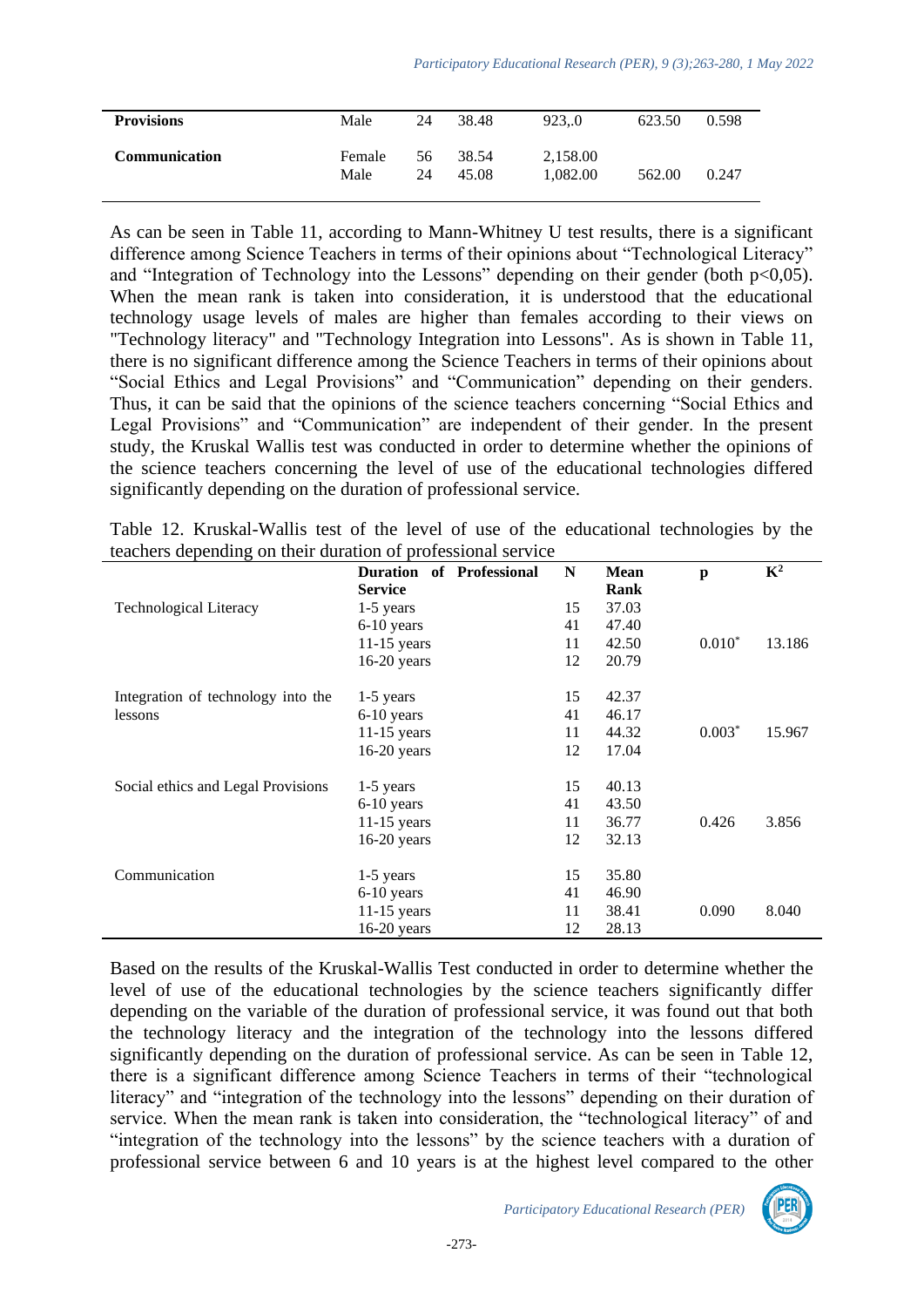categories of the duration of service. As can be seen in Table 12, the opinions of the Science Teachers on "Social Ethics and Legal Provisions" and "Communication" do not differ significantly depending on the duration of service. The opinions of the teachers on Social Ethics and Legal Provision is independent of their duration of service. When the mean rank is taken into consideration, opinions of the Science Teachers on "Social Ethics and Legal Provisions" and "Communication" are independent of the variable of the duration of service.

### *Findings Regarding the Correlation between the Opinions of the Science Teachers on the Level of Use of the Education Information Network and the Level of Use of the Educational Technologies*

Finally, the correlation between the teachers' opinions on the level of EBA use and their views on the level of educational technologies use was examined in the study. In cases where the data distribution was not normal (in non-parametric tests), Spearman Brown rank correlation coefficient was used to explain the relationship between the two variables. The results of the correlation between the questionnaire for the opinions of the science teachers concerning the level of use of the EBA and their opinions concerning the use of educational technologies are given in the Table 13.

| technologies by the teachers            |                                                                  |                                          |                                           |                                                                                                      |  |  |  |  |  |
|-----------------------------------------|------------------------------------------------------------------|------------------------------------------|-------------------------------------------|------------------------------------------------------------------------------------------------------|--|--|--|--|--|
| <b>Spearman</b><br>rank<br><b>Brown</b> | Level of Use of the<br>EBA                                       | <b>Correlation</b><br><b>Coefficient</b> | of<br>Level<br>Use of the<br>EBA<br>1,000 | <b>Use</b><br>Level<br>of<br>of<br><b>Educational</b><br><b>Technologies</b><br>$0,242$ <sup>*</sup> |  |  |  |  |  |
| coefficient                             |                                                                  | Sig.<br>N                                | $\cdot$<br>80                             | 0,031<br>80                                                                                          |  |  |  |  |  |
|                                         | Level of Use of the<br><b>Educational</b><br><b>Technologies</b> | <b>Correlation</b><br><b>Coefficient</b> | $0,242^*$                                 | 1,000                                                                                                |  |  |  |  |  |
|                                         |                                                                  | Sig.                                     | 0,031                                     |                                                                                                      |  |  |  |  |  |

Table 13. Correlation test concerning the level of use of the EBA and the educational

\*. Correlation is significant at the level of 0.05.

As can be seen in the Table 13, there is a slight, positive, and significant correlation between the level of use of the EBA and the level of use of the educational technologies  $(r=0.242^*)$ , p<0.05). Büyüköztürk (2012) states that if a 'r' value obtained by means of the correlation analysis is between 0.00 and 0.30, this is defined as a slight correlation.

**N** 80 80

#### **Discussion and Conclusion**

It has been determined that the means of the science teachers' opinions agreeing on the statements on educational information network is positively high. The expressions concerning the Education Information Network that were considered to be positive were, in general, that it was beneficial that visual and audio materials can be found together in the EBA, that it made it easier to learn, that it increased the interest in the lessons, and that it increased the participation of the students in the lessons. According to Güvendi's (2014) study, it was concluded that teachers use EBA to get information rather than sharing. In addition, Dursun et al. (2013) stated in their study that innovations such as the Fatih Project facilitate teachers in the teaching-learning process. Besides, they emphasized that accessing the visual and

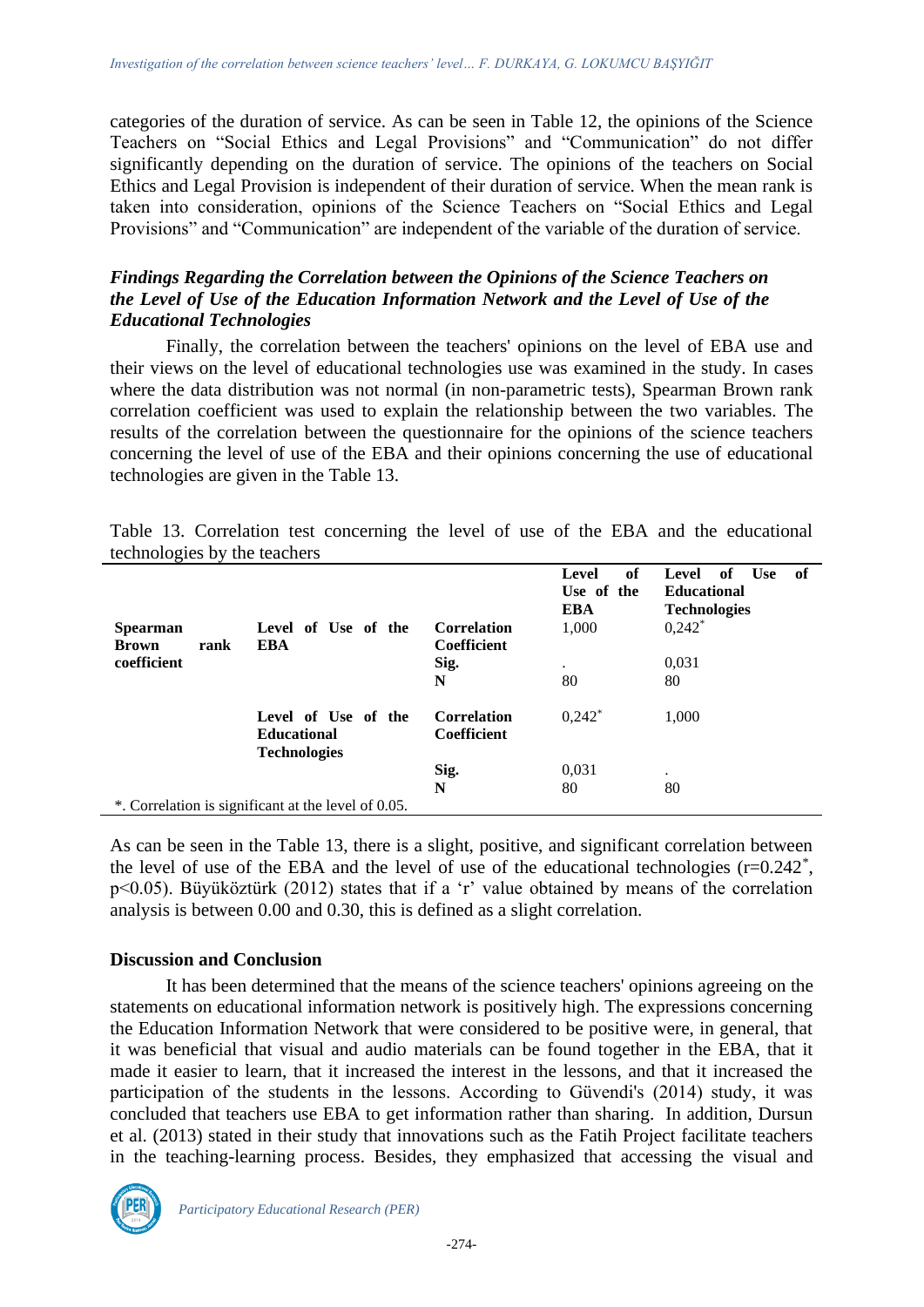auditory information on the internet during the lesson and enriching the topics covered with the support of visual content are considered as a great convenience during the teaching process. It was also stated in their study based on the observation both in science and mathematics courses and social/verbal courses that visual content was frequently used. The results of that study are in congruence with the findings of the study conducted by Kırali (2013), which suggested that the courses had become more pleasurable and interesting due to the software in tablets and PCs, and students could focus and hold their attention easily while using tablets and PCs.

When the findings regarding the level of use of the EBA by the science teachers are examined, it is seen that that their rate of agreeing the statements is half and half, as they use it in the teaching-learning process. In particular, the teachers stated that the most preferred contents were the visual and audio materials, video/animation materials, experiment applications, simulation applications and test questions. They also stated that they encouraged the use of the EBA, and they both benefited from and used it. In this context, it was seen that the science teachers used the EBA mostly to support the lessons visually and in the experiments or activities that were difficult to perform. According to Tutar's study (2015) the primary objectives of the use of the EBA to be obtaining documents and using the e-content and e-book part. Güvendi (2014) found out based on the findings of the study he conducted that teachers mostly read the news on the EBA website, made use of the educational content in the EBA, and benefited from the electronic versions of the textbooks in the EBA. It can be said that those findings are in general coincide with the results of the present study. In addition, it was seen based on the findings concerning the level of use of the EBA by the science teachers that their rate of agreeing the expressions such as developing contents for the lessons, sharing information and sharing the activities they prepared on the EBA was stated to be "Useful but insufficient". This result is in congruence with the findings obtained in the study of Polat (2014) that the candidate teachers had worries about developing content.

When the findings concerning the solution offers of the science teachers about the improvement of the education and training by means of the EBA were examined, their rate of agreeing on the statements were found to be high in the positive direction. In particular, it is seen that teachers agree with the high participation rate, in terms of EBA's positive contributions to teaching problems and the education system. They also stated that the use of the EBA would be helpful in terms of the individual differences of students in the process of learning. In addition, the teachers agreed with a high level of participation, that the EBA would provide motivation in professional terms and contribute to the education by gathering colleagues at a common ground. The teachers stated to be undecided only about the opinion that the EBA would decrease their workload.

It was determined in the present study that there were no statistically significant differences among the means of the opinions of the science teachers about the EBA, the mean of their level of use of the EBA and the mean of their solution offers concerning the improvement of the education and training by means of the EBA depending on the gender.

The mean of the opinions off the science teachers about the EBA do not differ depending on their duration of professional service. Besides, the means of the solution offers concerning the improvement of the education and training by means of the EBA do not differ significantly depending on the duration of professional service, either. It was determined that only the means of the opinions concerning the level of use of the EBA differed significantly depending on the duration of professional service. This result suggests that the teachers with a less

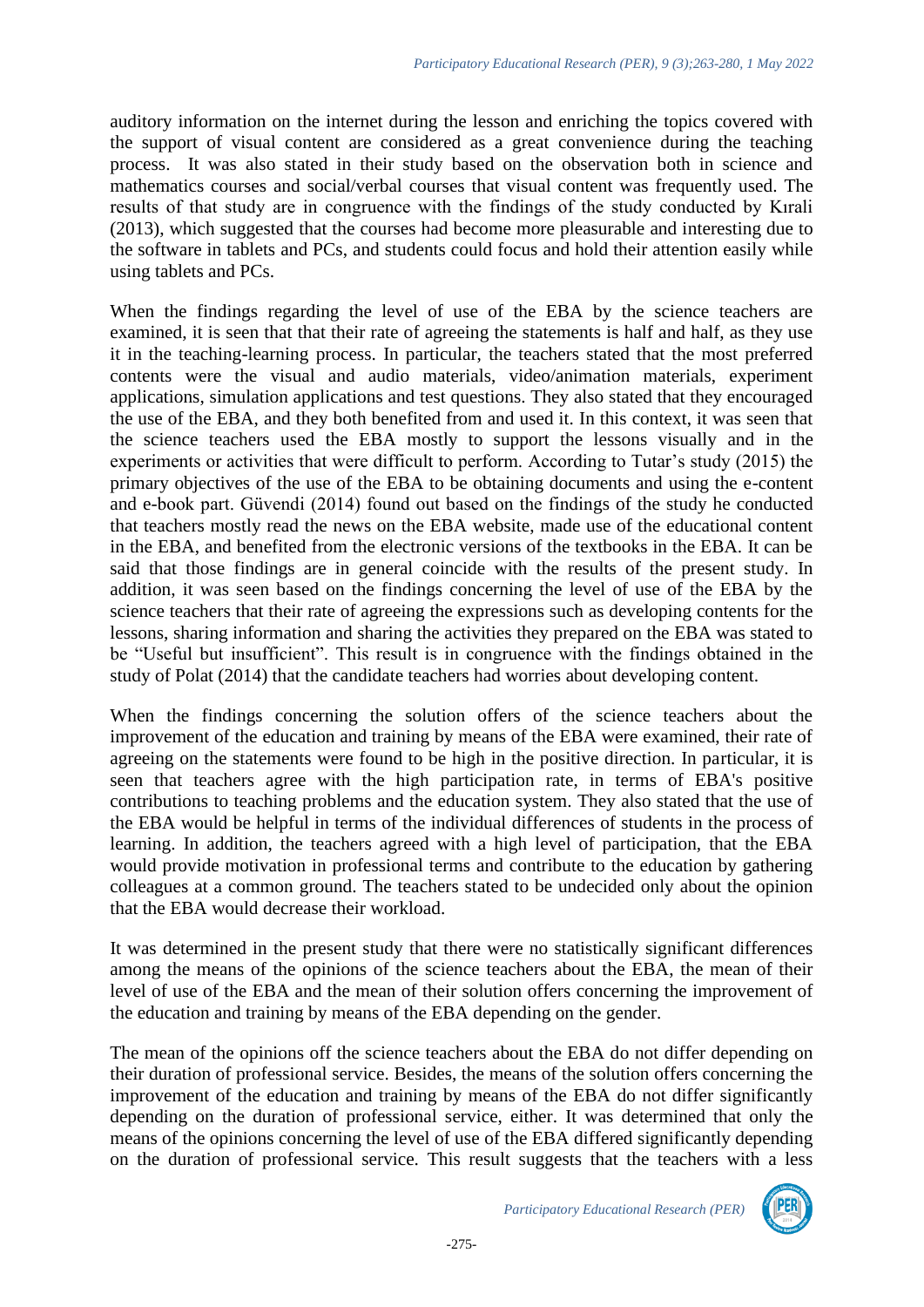duration of service in the profession (between 6 and 10 years) could use the technology in an easier way in teaching Science. It was determined that the competence of the teachers with more duration of professional service had a lower mean value. Secondly, the results of the findings obtained in the present study, which was conducted in order to determine the opinions of the science teachers concerning the level of use of the educational technologies are given below.

The means of the replies in which the science teachers agreed the statements concerning the technological literacy were found to be high in positive direction. The positive statements concerning the technological literacy were, in general, the preparation of presentations, sharing files and installation of applications in mobile devices. In the literature, the study by Varış (2008) was conducted in order to determine the level of the information technologies literacy of the teachers serving at primary education schools and their status in terms of using such technologies. In that study, the professional seniority of the teachers was found out to be an effective variable concerning the information technologies literacy. It was determined that the teachers with less seniority in the profession made more use of the information technologies in the preparations before the lessons, in their own professional development and in assessment and evaluation. In the study conducted by Akpınar (2003), the extent to which teachers made use of the technological opportunities and the effect of the higher education they have received on this were investigated. Significant differences were found in the use of internet resources in the course according to the higher education institutions they studied. It can be said that the results of the present study are in congruence with the findings obtained in previous studies.

All of the means of the replies in which the science teacher agreed the statements concerning the integration of the technology into the lessons were found to be high in the positive direction. The positive statements concerning the integration of the technology into the lessons are namely, making preliminary preparations, supporting the individual learning of the students and them, following different Internet sites for their professional development. In the study conducted by Rüzgâr (2005), the branches of teachers were determined to be an important variable in terms of making use of the educational technologies. The study found out that teachers used the products of educational technology depending on their branches and the content of the courses. Demiraslan and Usluel (2005) investigated, in their study, the status of teachers in terms of their integration the information technologies into the lessons in the process of learning-teaching. Based on the findings of the study, it was found out that the majority of the teachers could use computers but did not carry out any activity concerning the integration of the information and communication technologies into the process of learningteaching.

It was determined that all of the means of the replies in which the science teacher agreed the statements concerning the social ethics and legal provisions were high in the positive direction. It was found out with the highest mean that they are aware of cybercrimes, and they were cautious in sharing personal information and its confidentiality.

Lastly, it was found out that the teachers were undecided about all of the statements concerning the communication. It was determined that the science teachers were undecided concerning getting into contact with the parents of the students and sharing educational materials out of the school setting by means of the social networks. Consequently, it was found out that the opinions teachers concerning the level of use of the technology was positive.

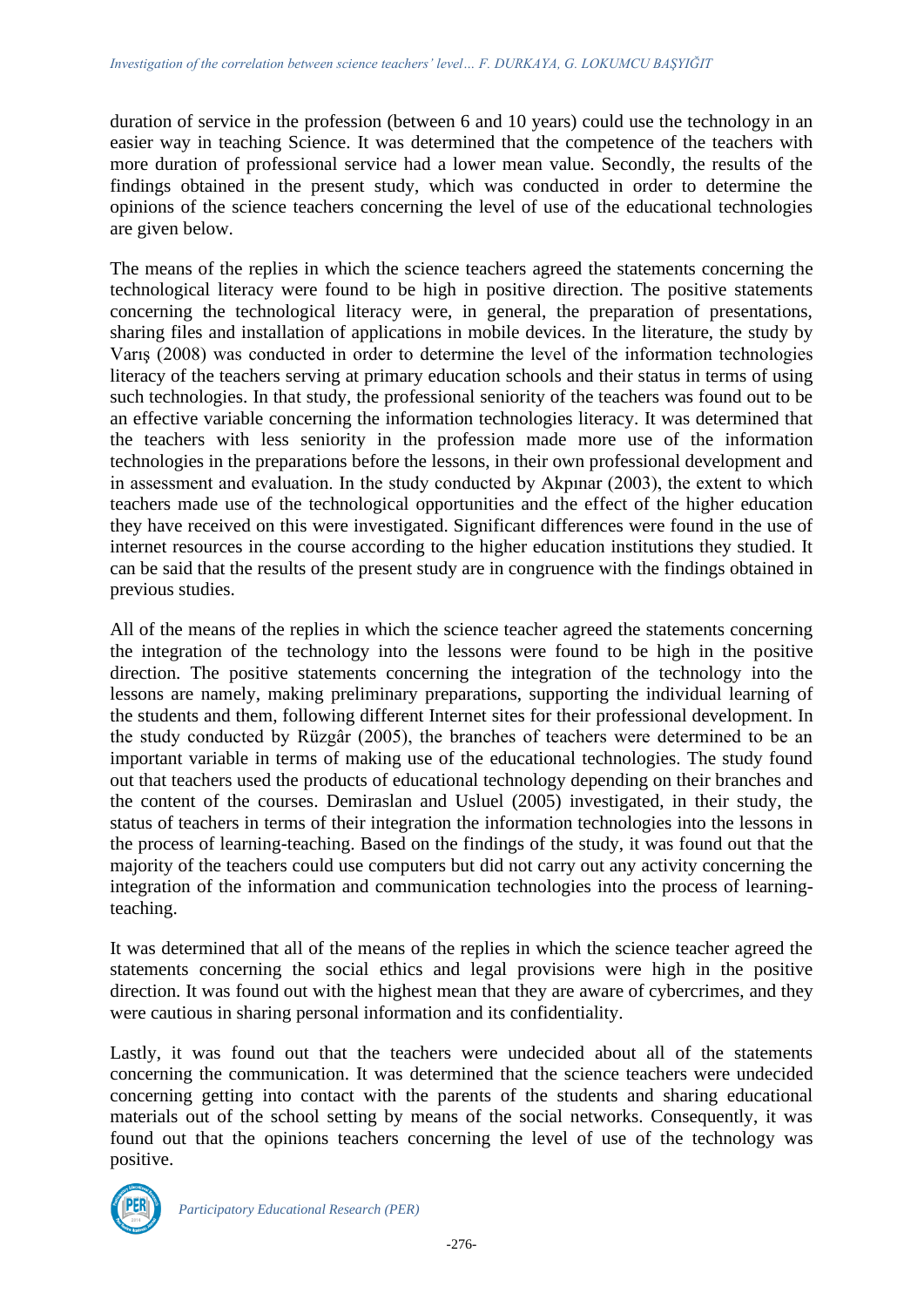In the analysis of the levels of use of the educational technologies by the science teachers, the means of the technological literacy and integration of the technology into the lessons were found to be higher in male participants compared to the female participants. Likewise, it was also found out that the means of the opinions of the science teachers concerning the social ethics and legal provisions and concerning the communication did not differ significantly depending on their gender.

As for the level of use of the educational technologies, significant differences were found both in the technological literacy and in the integration of the technology into the lessons depending on the duration of professional service. Based on the mean ranks, it was found out that the teachers whose duration of professional service was between 6 and 10 years, who were relatively new in the profession, were more successful in technological literacy and in integrating the technology into the lessons since their level of using the technology is better. In addition, the opinions concerning the social ethics and legal provisions and concerning the level of use of the communication were found not to differ significantly depending on the duration of professional service.

When the correlation between the questionnaire for the opinions of the teachers concerning the level of use of the EBA and the questionnaire for the opinions concerning the level of use of the educational technologies were examined, it was found out that there was a slight, positive, and significant correlation between the level of use of the EBA and the level of use of the educational technologies.  $(r=0.242^* \text{ p} < 0.05)$ . Based on this result, since the 'r' value is between 0.00 and 0.30, the correlation is considered to be slight.

#### **Suggestion**

Based on the results obtained in the present study, the following recommendation can be made:

It should be ensured that the infrastructural deficiencies of the EBA application had to be solved thus every student and teacher can use the application without experiencing any systemic problems.

The content of the applications should be improved, that the teachers and the students will be able to easily access videos, pictures, experiments, and exercises.

In order to ensure that teachers and students can easily access the EBA application, it is necessary to provide them with PC and tablet. Likewise with a view to increasing the use of the EBA application by teachers, it should be ensured that the content that is suitable for using during the lessons are uploaded into the system. Especially in the lessons where abstract subjects are taught, the experiments and simulations in the content should be increased since they will render the lessons more understandable.

In schools, encouraging of the students to increase their use of the EBA and the seminars given to them by the Information Technologies Teachers can be effective.

Content that will allow the students to review the subjects and to enhance their understanding of the subjects by means of solving a lot of questions can be uploaded into the EBA and they can be encouraged to use such contents. The need for additional source materials should be met by teachers over the EBA application.

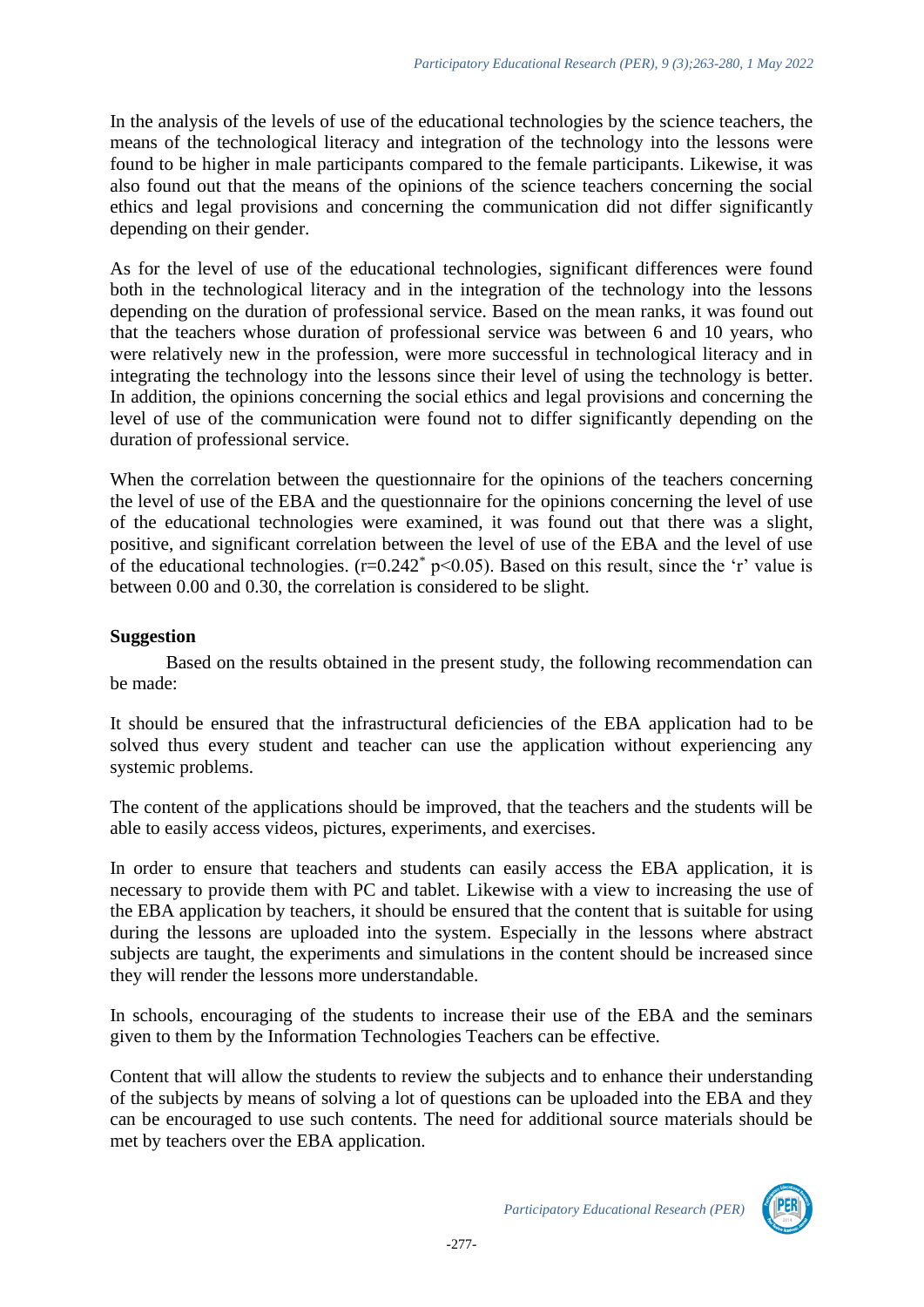### **References**

- Alabay, A., & Taşdelen, V. (2017). Secondary education teachers and students views on the use of EBA (informatics network in education) a Study. *Istanbul Aydın University Journal of Education Faculty*, Special Issue, 27-29.
- Akpınar, Y. (2003). The effect of higher education on teachers' use of new information technologies: The case of Istanbul schools. *The Turkish Online Journal Of Educational Technology*, 2(2), 1303-6521.
- Akpınar, E., Aktamış, H., & Ergin, O. (2005). Students' opinions on the use of educationaltechnology in science lesson. *The Turkish Online Journal of Educational Technology*, 4(1), 93–100.
- Aktay, S., & Keskin, T. (2016). Education Informatics Network (EBA) review. *Journal of Educational Theory and Practice Research*, 2(3), 27-44.
- Arkan, A., & Kaya, E. (2018). Education Information Network (EBA) and 2023 Education Vision. *Seta Perspektif*, Issue 221.
- Bayraktar, R. (2015). Determining Teachers' Level of Use of Educational Technologies: Scale Development Study. Master Thesis, *Karadeniz Technical University Institute of Educational Sciences*, Trabzon.
- Bertiz, Y. (2017). Evaluation of the usability of online social education platforms: Education Informatics Network (EBA) system example. *Science, Education, Art and Technology Journal (BEST Magazine)*, 1 (2), 63-76.
- Bolat, Y. (2016). Inverted classrooms and education information network (EBA). *Journal of Human Sciences*, 13(2), 3373-3388.
- Büyüköztürk, Ş., Çakmak,E., Akgün, Ö.,E., Karadeniz, Ş., & Demirel, F., (2012). *Scientific Research Methods.* Ankara, 13th Edition, Pegem Academy.
- Çakmak, Z., & Taşkıran C. (2017). From the perspective of social studies teachers educational informatics network (EBA) Platform. *International Journal of Turkish Educational Sciences*, 9, 284-295.
- Demir, D., Özdinç F., & Ünal E. (2018). Investigation of participation in education information network (EBA) portal. *Erzincan University Journal of Education Faculty*, 2, 407-422.
- Demiraslan, Y., & Usluel, Y. K. (2005). The status of teachers in the integration of information and communication technologies into learning and teaching process. *The Turkish Online Journal of Educational Technology*, 4(3), 109-113.
- Demirhan, S. (2012). Science and technology teachers' self-efficacy perceptions of information and communication technologies and usage of information and communication technologies. Master Thesis, *Pamukkale University Institute of Science*, Denizli.
- Durmuşçelebi, M., & Temircan, S. (2017). Evaluation of educational materials in education informatics network according to student opinions. *International Journal of Society Researches*, 7, 13, 632-652.
- Dursun, Ö.Ö., Kuzu, A., Kurt, A.A., Güllüpınar, F., & Gültekin, M. (2013). School administrators' views on the pilot implementation process of fatih project. *Trakya University Journal of Education*, Vol 3, Issue 1, 100-113.
- EBA (2019). Introduction about EBA. It is taken from [http://www.eba.gov.tr](http://www.eba.gov.tr/)
- Fidan, N. K., Erbasan, Ö., & Kolsuz, S. (2016). Classroom teachers' opinions about benefiting from Education Informatics Network. *International Journal of Social Research*, 9 (45), 626-637.
- Gülcü, A., Solak, M., Aydın,S., & Koçak, Ö. (2013). Opinions of subject teachers working in primary education regarding the use of technology in education. International

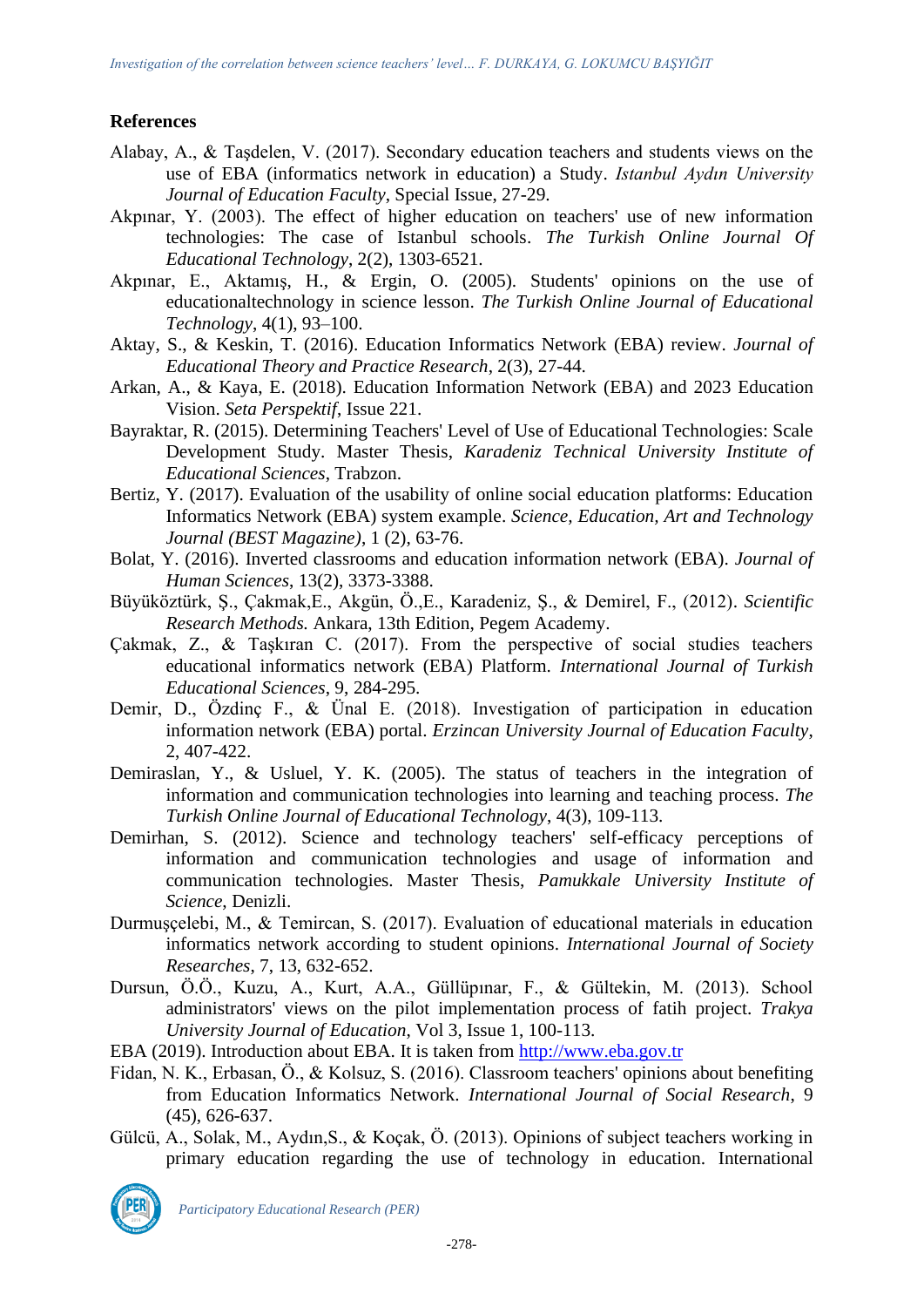Periodical For The Languages, *Literature and History of Turkish or Turkic*, Volume 8/6 Spring 2013, p. 195-213.

- Güvendi, G.M. (2014). Determining the frequency of teachers' use of online education and sharing sites offered by the Ministry of National Education to teachers: The example of educational information network (EBA). (Unpublished Master's Thesis), *Sakarya University Institute of Educational Sciences*, Sakarya.
- Kalemkuş, F. (2016). Secondary education teachers 'and students' views on education informatics network (EBA). Master's Thesis, *Afyon Kocatepe University Institute of Science*, Afyon.
- Kapıdere, M. & Çetinkaya, H., N. (2017). Evaluation of education informatics network (EBA) mobile application. *International Journal Of Active Learning*, 2 (2), 1-14.
- Karasar, N. (2005). *Scientific research method.* Ankara: Nobel Broadcast Distribution.
- Kirali, F.N. (2013). Student opinions on Tablet-Pc applications distributed within the scope of fatih project. Master's Thesis, *Bahçeşehir University Institute of Science*, Istanbul.
- Kuyubaşıoğlu, M. & Kılıç, F. (2019). Investigation of the usage levels of the informatics network (EBA) in education according to the views of secondary school teachers. *Journal of Advanced Education Studies*, 1 (1): 32-52.
- Polat, E. (2014). Evaluation of teacher candidates' E-content development skills within the framework of fatih project. Master Thesis, *Fırat University Institute of Educational Sciences*, Elazığ.
- Rüzgar, B. (2005). Sharing of knowledge in education by using educational technologies. *Turkish Online Journal Of Educational Technology*, 4 (3).
- Saklan, H. & Ünal, C. (2018). Technology-friendly science teachers' views on education information network (EBA). *Necatibey Faculty of Education Electronic Science and Mathematics Education Journal*, 12, 1, 493-526.
- Tekin, H. (1993). *Measurement and evaluation in education*. Ankara: Yargı Publishing House.
- Timur, B., Yılmaz, Ş., & İşseven, A. (2017). Secondary School Students' Views on Using the Educational Informatics Network (EBA) System. *Asian Journal of Instruction*, 5 (1), 44-54.
- Tutar, M. (2015). Evaluation of teachers' views on the education information network (EBA) site. Unpublished Master's Thesis, *Karadeniz Technical University Institute of Educational Sciences*, Trabzon.
- Türk, M., G., (2012). Analysis of teachers' views regarding the use of instructional technologies in their lessons. Master's Thesis, *Gazi University Institute of Educational Sciences*, Ankara.
- Türker, A., & Güven, C. (2016). Levels of high school teachers' benefiting from education informatics network (EBA) project and their opinions about the project. *Journal of Education and Instructional Research*, 5 (1), 244-254.
- Tüysuz, C. & Çümen, V. (2016). Secondary School Students' Views on the EBA Course Website. *Uşak University Journal of Social Sciences*, 9 (3), 278-296.
- Ünal,B., B. & Hastürk, H., G. (2018). The effect of using educational informatics network (EBA) in science course on the circulatory system achievement test results of secondary school students. *International Journal of Humanities and Education*, 4, 7, 327-342.
- Varış, Z. (2008). Determination of information technology literacy levels of teachers in primary schools and their usage. Master Thesis, *Gazi University Institute of Educational Sciences*, Ankara.
- Varışoğlu, B. (2019). Investigation of teachers' educational informatics network (EBA) attitudes. *Turkish Studies - Social Sciences*, 14, 6, 3511-3521.